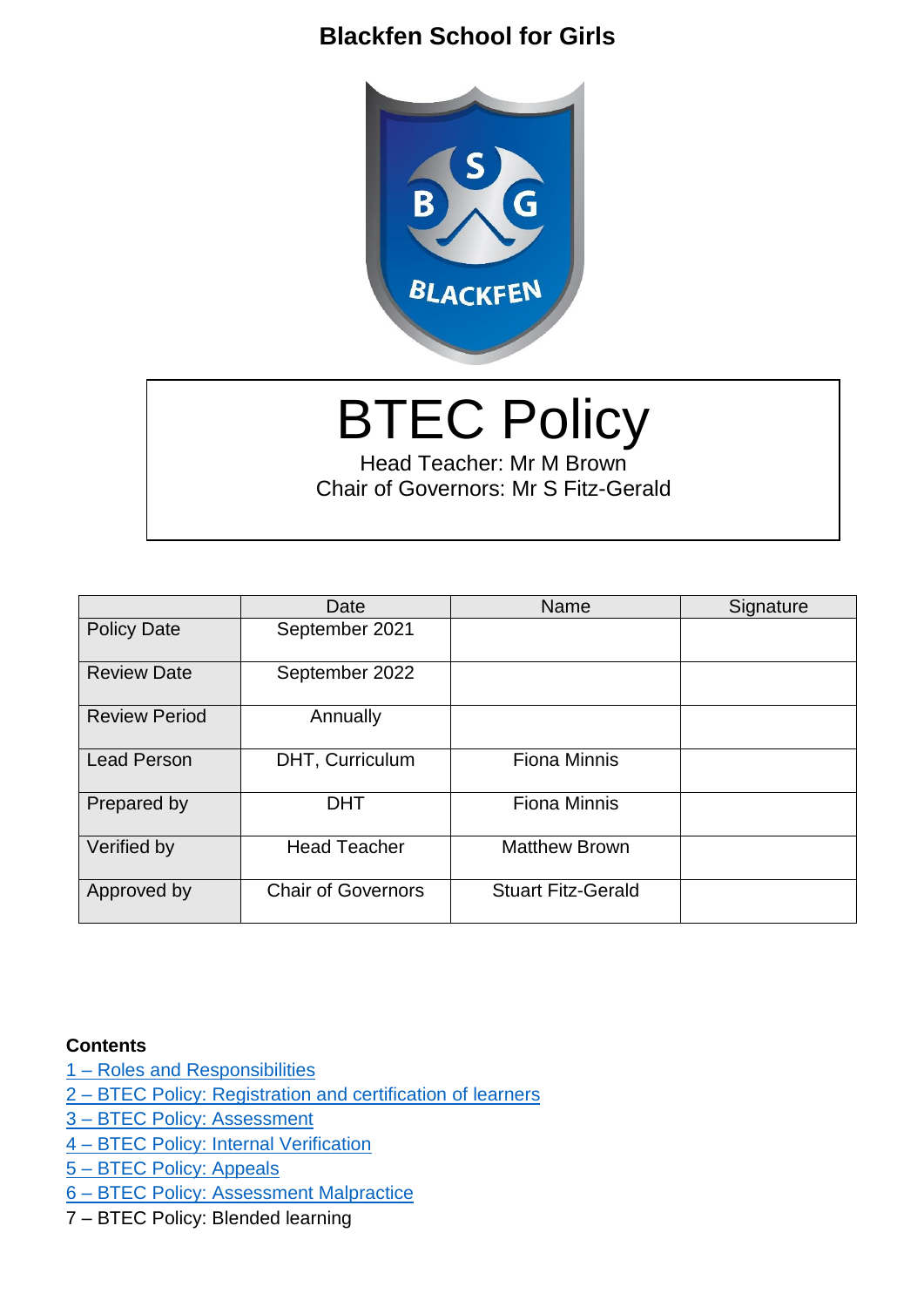## **Rationale**

To ensure that quality assurance procedures continue to meet BTEC requirements for Pearson Centre Approval and Recognition, schools are advised to develop and maintain policies and procedures that support:

- Operational quality systems that enable quality assurance management, review and improvement.
- Sufficient records that demonstrate the use of the quality systems and the outcomes of key monitoring activities.
- Effective internal and external communications.
- Systems that are compliant with current BTEC and regulatory requirements.

Blackfen School's BTEC Policy aims to fulfil this requirement.

# <span id="page-1-0"></span>**1 – Roles and Responsibilities**

# **Head of Centre**

The Head of Centre at Blackfen School is the Headteacher.

The Head of Centre is responsible for the management and delivery of all BTEC qualifications. Their main responsibility is to ensure that the centre acts in accordance with Pearson's conditions of approval, regulations and any other terms and conditions or policies. The Head of Centre will sign the Centre Declaration Document prior to commencement of the annual Quality Assurance Process.

# **Quality Nominee (QN)**

The Quality Nominee is the Deputy Headteacher (Curriculum). The Assistant Head Teacher (Curriculum) will work with the Quality Nominee to ensure that all quality assurance processes are conducted efficiently. The AHT (Curriculum) will support with putting actions into place in response to reports on quality assurance. Senior leaders are responsible for overseeing the registration, transfer, withdrawal and certificate claims for students to ensure that awarding body deadlines are met.

# **The Quality Nominee will ensure that:**

- All programmes are approved and registrations are accurate and up-to-date.
- All approval conditions and policy requirements are being implemented consistently and effectively.
- All staff are aware of all support and guidance available and understand BTEC requirements.
- Assessment and internal verification is effective on all Pearson BTEC and Pearson vocational programmes.
- There is a registered Lead Internal Verifier in place for each Principal Subject area and that standardisation is completed by all programmes annually prior to assessment.
- Standards Verification is completed successfully.

# **The Quality Nominee is responsible for the following actions:**

 Ensuring that all BTEC programmes are managed effectively and actively encouraging and promoting good practice in the centre.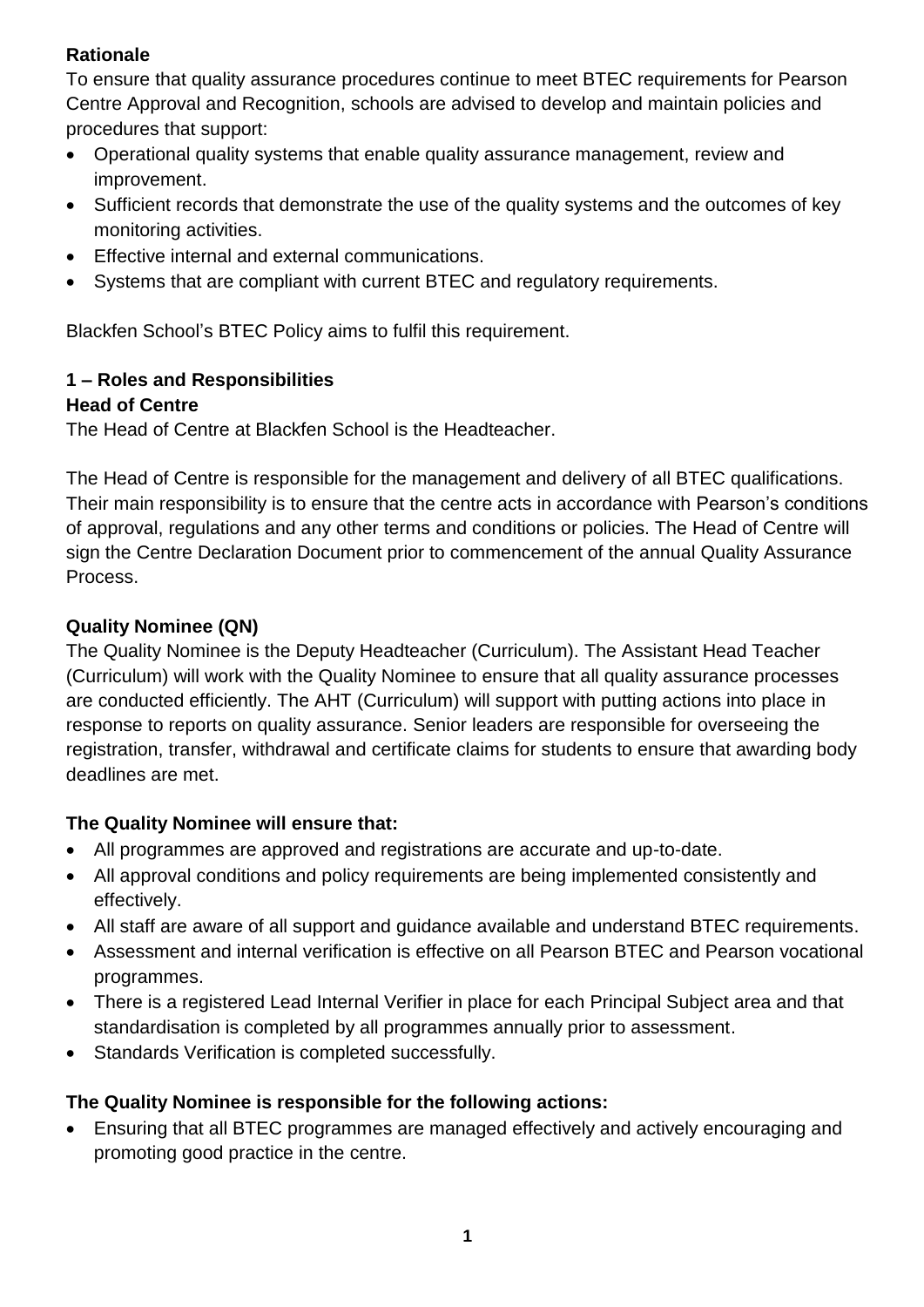- Attending BTEC termly update briefings and holding termly BTEC team meetings with Programme Leaders and Lead Internal Verifiers to feedback on BTEC updates and all quality requirements.
- Acting as the centre contact who will be involved with the annual Quality Assurance Process and will liaise directly with the VQA/SSV. Following the visit, they will manage the resolution of any Essential Actions and Recommendations.
- Being the initial point of contact for the Standards Verifier (all programmes) and working with Lead Internal Verifiers to ensure that Standards Verification can take place.
- Carrying out an annual review of all BTEC policy documents and sharing these with all staff involved in the delivery of BTEC Programmes.

# **Examinations Team**

The Examination Team is responsible for ensuring that the correct administration of all students is undertaken with Pearson/Edexcel, to include registration, certification, withdrawal and transfer; undertaking the necessary tasks as the administrators for Edexcel Online to facilitate direct access to student administration.

# **The Examinations Team is responsible for the following actions:**

- Liaising with programme leaders to maintain information on which programmes are running and when they start and finish.
- Liaising with programme leaders to ensure the correct registrations are made for all external assessment and external re-sit opportunities.
- Ensuring the appropriate conduct of external assessments.
- Registering students by 1 November (for programmes starting in September) or within one month of enrolment (for other start times).
- Registering students for the correct programmes, checking that these are the specific titles and versions that students are following.
- Checking registrations carefully to ensure that all data is correct and follow correct procedures if amendments are required.
- Checking that certification details are accurate.
- Giving Edexcel Online access to Lead IVs so that they can register on to the OSCA system.
- Ensuring that the access granted is appropriate; that is, it should not normally include access to registration or certification of students.

## **The Programme Leader**

The Programme Leader has overall responsibility for the effective registration, certification, delivery, assessment and internal verifications processes of BTEC programmes within their department. The Programme Leader may also act as the Lead Internal Verifier if appropriate, in which case they will also be required to fulfil the responsibilities of that role.

# **The Programme Leader is responsible for the following actions:**

- Liaising with the Quality Nominee and attend all update briefings to be made aware of all current quality assurance requirements.
- Liaising with the Lead Internal Verifier, Internal Verifiers and Assessors to ensure that all quality assurance measures are effective within their department.
- Liaising with the Exams Officer to ensure that effective registration, withdrawal, transfer and certification of students takes place.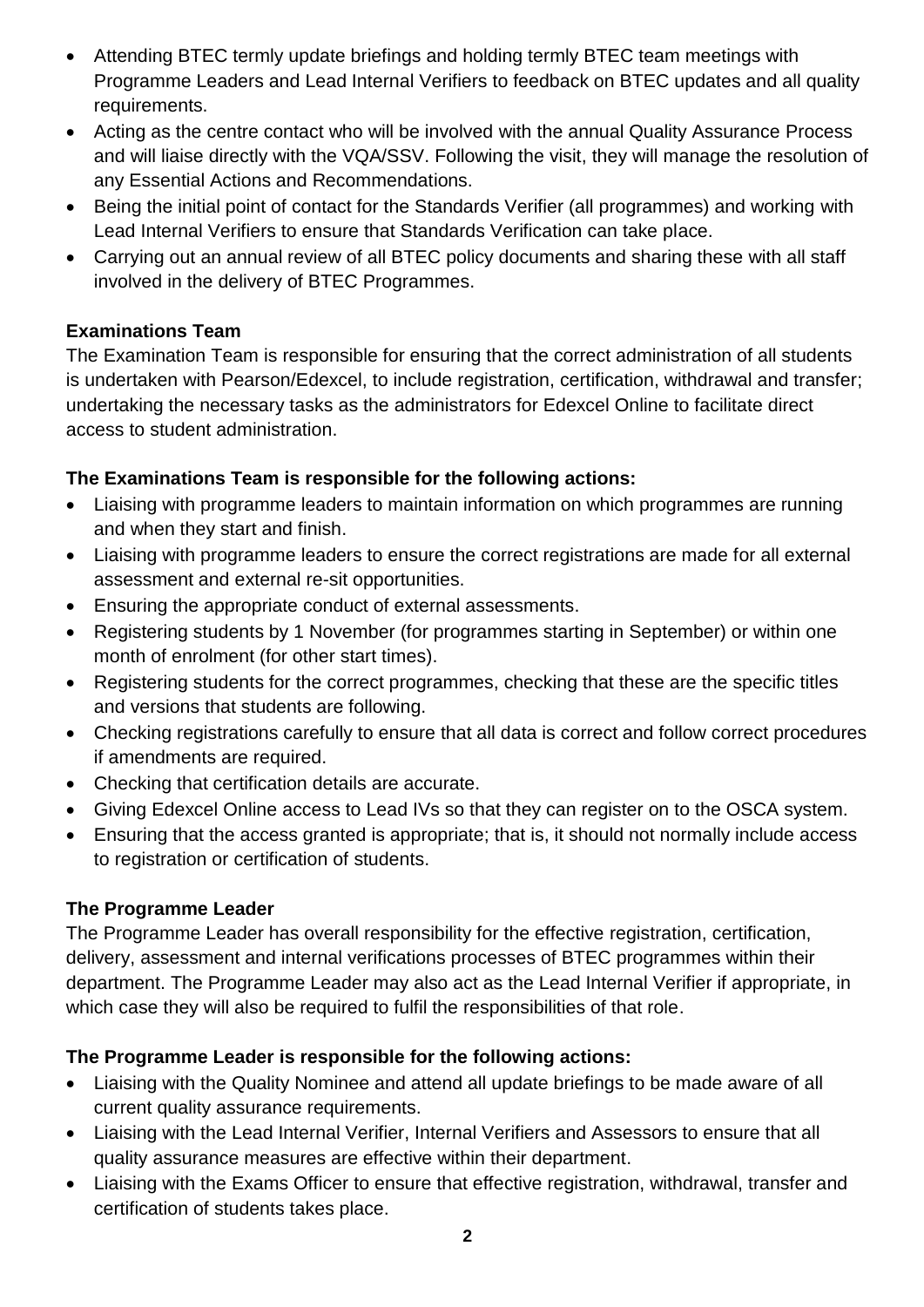- Safely storing all student work for twelve weeks after certification.
- Ensuring student details held by Edexcel are accurate and that an audit trail of student assessment and achievement is accessible.
- Ensuring assessment records and student work are retained for sampling and working with the Standards Verifier to ensure that appropriate sampling takes place.
- Knowing, understanding and providing written and verbal evidence of how centre systems and procedures are understood and implemented at programme level during a Quality Management Review.

# **The Lead Internal Verifier (Lead IV)**

The Lead Internal Verifier is responsible for verifying and signing off the assessment outcomes for the programme; verifying the assessment and delivery of all units being assessed; coordinating internal verification across assessors and other internal verifiers within the programme.

# **The Lead Internal Verifier is responsible for the following actions:**

- Registering via OSCA, accessed through Edexcel Online by 30th September.
- Update the staff list in the LIV area in Teams for each BTEC programme by 30th September.
- Reconfirming registration each year via OSCA by 30th September.
- Undertaking annual Lead Internal Verifier training, available as an online presentation via OSCA and uploading 'LIV OSCA training Minutes' in LIV area in Teams by 30th September.
- Accessing annual standardisation training materials via OSCA and working through these materials with the programme team by the October half term; uploading Minutes of 'LIV October Update meeting' in the LIV area in Teams.
- Keeping evidence of the standardisation process for the programme team in the LIV area in Teams.
- Sharing information about standards with other internal verifiers and assessors to ensure that assessment across the centre is to national standards
- Agreeing and signing off an assessment and verification plan for all cohorts from the start of the programme, which is fit for purpose and meets regulatory requirements and upload into LIV area in Teams by 30th September.
- Supporting assessment and internal verification within the centre throughout the programme with the aid of the internal verification plan.
- Overseeing internal verification activity for the programme, ensuring that it is consistently applied and that Minutes of each verification activity are uploaded into the LIV area in Teams.
- Sampling verification and assessment across the qualifications and ensure that there is a suitable plan of activity.
- Where requested, authorising a maximum of one opportunity for any student to resubmit work for internally assessed units following summative assessment, if requested.
- Ensuring that assessment and verification plans are made available to the Standards Verifier on request.
- Ensuring that records of assessment and verification and current student work are available for scrutiny by Pearson on request.
- Liaising with the Standards Verifier to ensure that appropriate samples of assessed and internally verified student work are available for sampling.
- Signing the [Lead Internal Verifier Declaration](https://www.google.co.uk/url?sa=t&rct=j&q=&esrc=s&source=web&cd=&cad=rja&uact=8&ved=2ahUKEwjXwKDAy5fyAhUZQkEAHVYAAXYQFnoECAYQAw&url=https%3A%2F%2Fqualifications.pearson.com%2Fcontent%2Fdam%2Fpdf%2FSupport%2FBTEC-assessment-and-verification-forms%2FBTEC%2520Lead%2520Internal%2520Verifier%2520Declaration.doc&usg=AOvVaw2SH0e1EJTSAx2eLn2fy3Rp) to confirm that samples sent for standards verification are complete, accurate and authentic.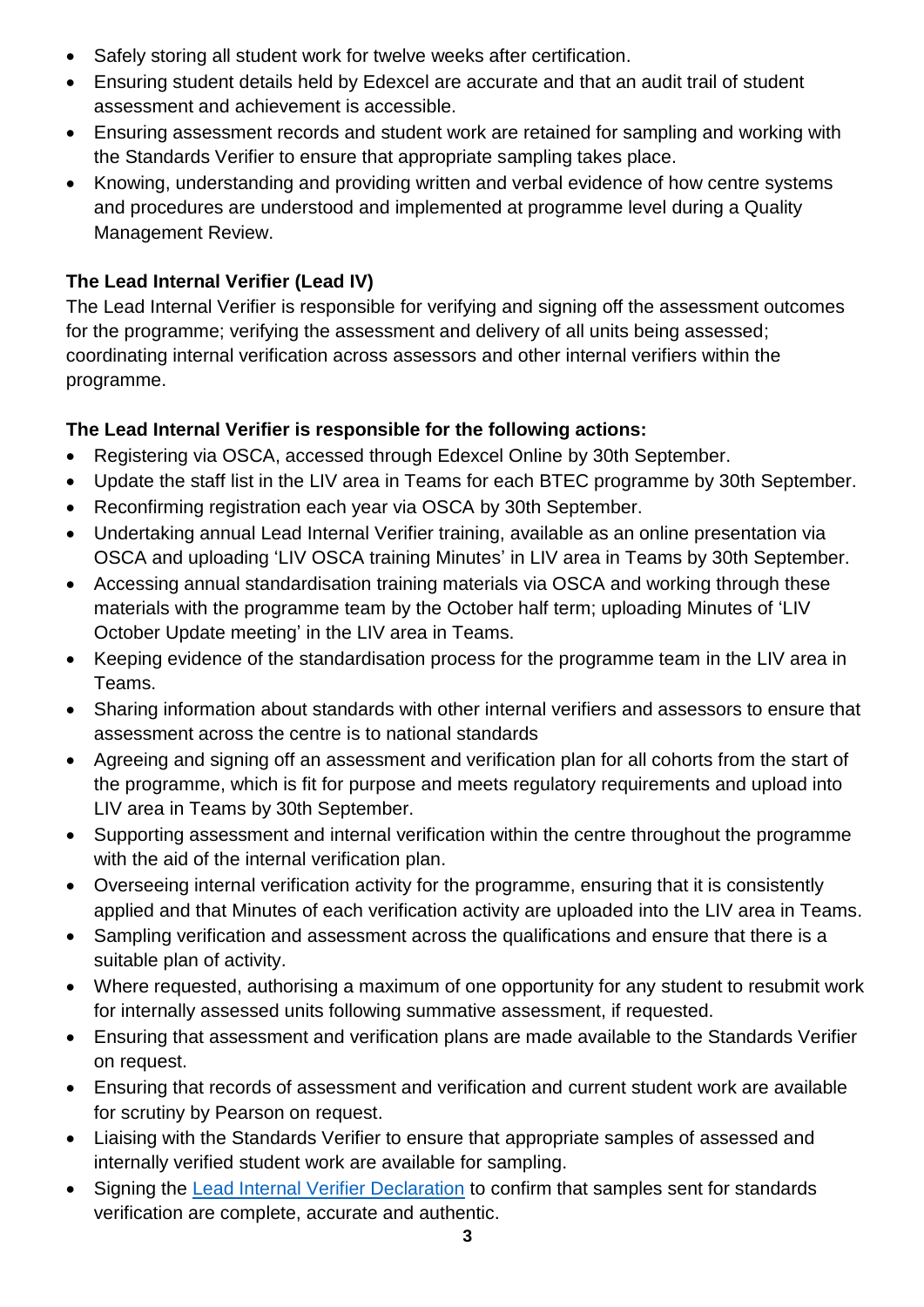## **Other Lead Internal Verifier Centre responsibilities**

- Completing specific activities requested by the Quality Nominee in the 'BTEC Lead Internal Verifier Activity Log: 2021-2022'.
- Uploading to the LIV area in Teams all documents requested by the Quality Nominee to include assessment plans, internally verified assignment brief, CPD records, programme selfevaluation documents and SV reports.
- Maintaining a BTEC programme file based on the template distributed by the Quality Nominee either in hard copy or electronic format.
- Maintaining a current subject specific student handbook based on the Centre template.

# **The Internal Verifier**

The Internal Verifier is responsible for ensuring that assessment decisions are consistent across the programme by checking that assignments are fit for purpose, standardising assessors and sampling assessment decisions.

# **The Internal Verifier is responsible for taking the following actions:**

- Completing annual standardisation training overseen by the Lead Internal Verifier.
- Contributing to programme planning by becoming familiar with the qualification specification and updates where appropriate.
- Being familiar with the requirements of both internal and external assessment.
- Attending any relevant training or update events.
- Completing Internal Verification of assessment decisions.
- Completing Internal Verification of Assignment Briefs.
- Following the requirements of the Assessment Plan.

# **The Assessor**

The Assessor is responsible for carrying out assessment to national standards; providing feedback to students; assuring the authenticity of student work; maintaining accurate records and tracking achievement in line with Programme and school requirements.

# **The Assessor is responsible for taking the following actions:**

- Knowing, understanding and implementing centre systems and procedures at programme level including requirements of internal assessment.
- Completing annual standardisation training overseen by the Lead IV.
- Deciding when students have been sufficiently prepared to take their assignment.
- Assessing student work and providing assessment records and student work for both Internal Verification and Standards Verification.
- Following the requirements of the Assessment Plan.

Blackfen School is committed to adopting the Quality Assurance practice as set out on the Pearson webpage and its associated links: [Quality Assurance handbook | Pearson qualifications](https://qualifications.pearson.com/en/support/support-topics/quality-assurance/btec-quality-assurance-handbook.html)

All BTEC staff at Blackfen School are committed to adhering to the following school policies in the management and delivery of BTEC programmes: [Equal Opportunities \(2021\),](https://www.blackfenschoolforgirls.co.uk/attachments/download.asp?file=2266&type=pdf) [Equalities](https://www.blackfenschoolforgirls.co.uk/attachments/download.asp?file=2273&type=pdf)  [Duties for Schools Policy \(2021\)](https://www.blackfenschoolforgirls.co.uk/attachments/download.asp?file=2273&type=pdf) and [Safeguarding and Child Protection \(2021\).](https://www.blackfenschoolforgirls.co.uk/attachments/download.asp?file=2269&type=pdf) All BTEC staff follow school protocols on ensuring appropriate action is taken and managed regarding the application of Special Consideration and Reasonable Adjustment for BTEC candidates.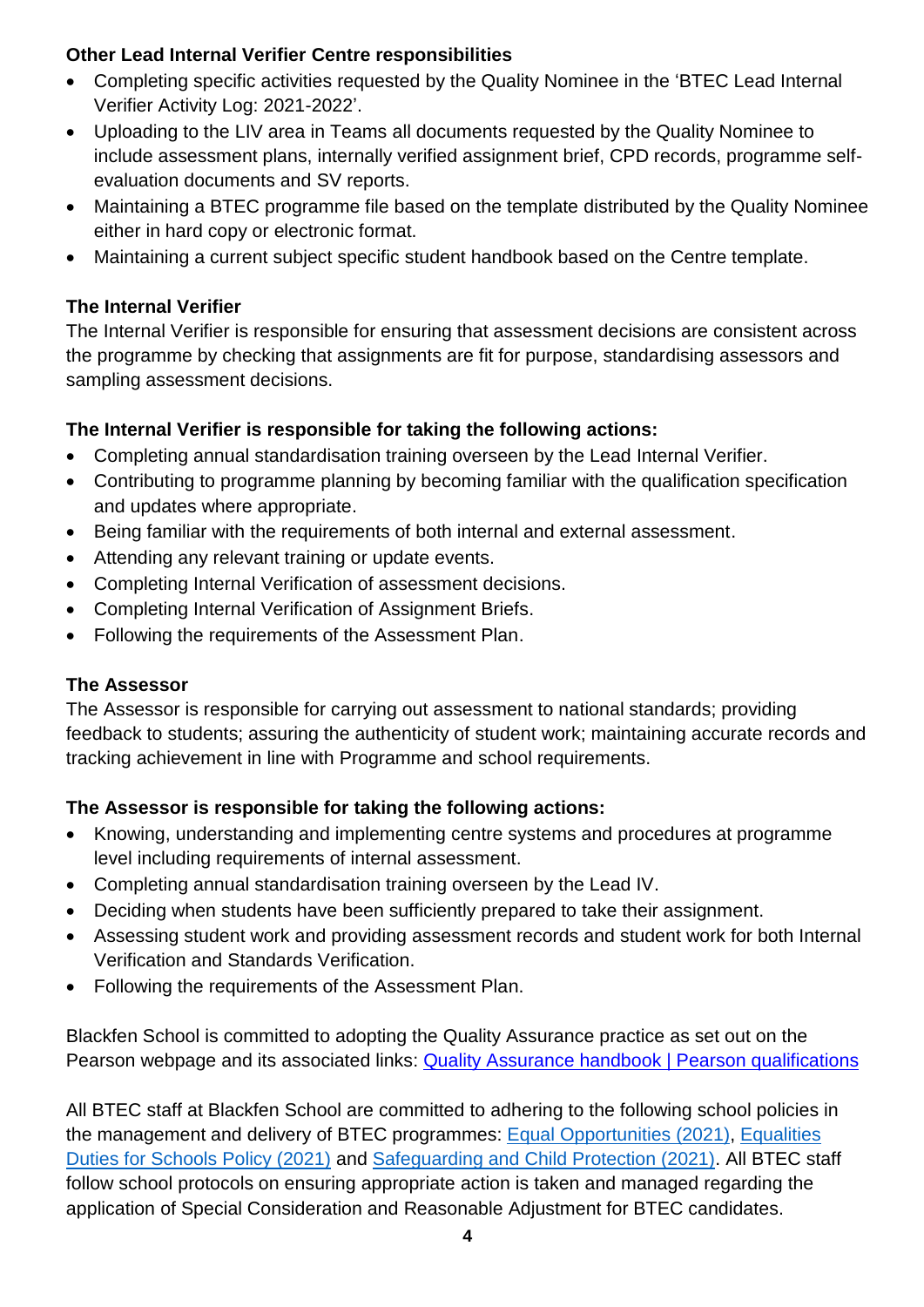# <span id="page-5-0"></span>**2 – BTEC Policy: Registration and certification of learners**

# **Aims:**

1. To register individual students to the correct programme within agreed timescales.

2. To claim valid student certificates within agreed timescales.

3. To construct a secure, accurate and accessible audit trail to ensure that individual student registration and certification claims can be tracked to the certificate which is issued for each student.

# **In order to do this, Blackfen School will:**

- Register each student within the awarding body requirements. The **Examinations Team** will email all **Programme Leaders** before the end of September requesting student registration information and BTEC Course details including Programme Title and Course Code.
- Provide a mechanism for programme teams to check the accuracy of student registrations, prior to the final registration date (1 November). The **Examinations Team** will generate student registration lists for checking by **Programme Leaders** to confirm accuracy of registrations to allow for amendments to be actioned. A final check is made prior to 1 November when paper records are cross checked between the **Examinations Team** and the **Programme Leader**.
- The **Examinations Team** complete the registration for each student and provide confirmation this has been completed to the **Programme Leaders**.
- Inform the awarding body of withdrawals, transfers or changes to student details. The **Examinations Team** is responsible for liaising with **Programme Leaders**, checking registrations and acting on information which requires withdrawal, transfer or a change of student details by informing the awarding body and making amendments to the student registration.
- Ensure that certificate claims are timely and based on accurate internal and external assessment outcomes. Prior to certification deadlines, the **Programme Leader** will ask **Lead Internal Verifiers** to provide spreadsheet tracking date of student achievement in internally assessed units together with all student work for approval of grades prior to submission to the **Examinations Team**, which is responsible for data entry.
- Following data entry, the **Examinations Team** audit certificate claims made to the awarding body to ensure that there is a grade for each unit required for each student's claim.
- Audit the certificates received from the awarding body to ensure accuracy and completeness. The **Examinations Team** audits the certificates against programme spreadsheet data prior to distribution to students on results day. The **Examinations Team** will raise any queries directly with the awarding body.
- Keep all records safely and securely for three years post certification. The **Lead Internal Verifier** will keep tracking, assessment and internal verification records for a minimum of three years post certification. The **Examinations Team** will keep records of all certification claims for a minimum of three years post certification. **Programme Leaders** will keep student coursework for a minimum of twelve weeks after certification.

<span id="page-5-1"></span>This policy should be read together with the **Exams Officers 'Entries & information manual'** which is published annually and links to BTEC Registration and certification of students.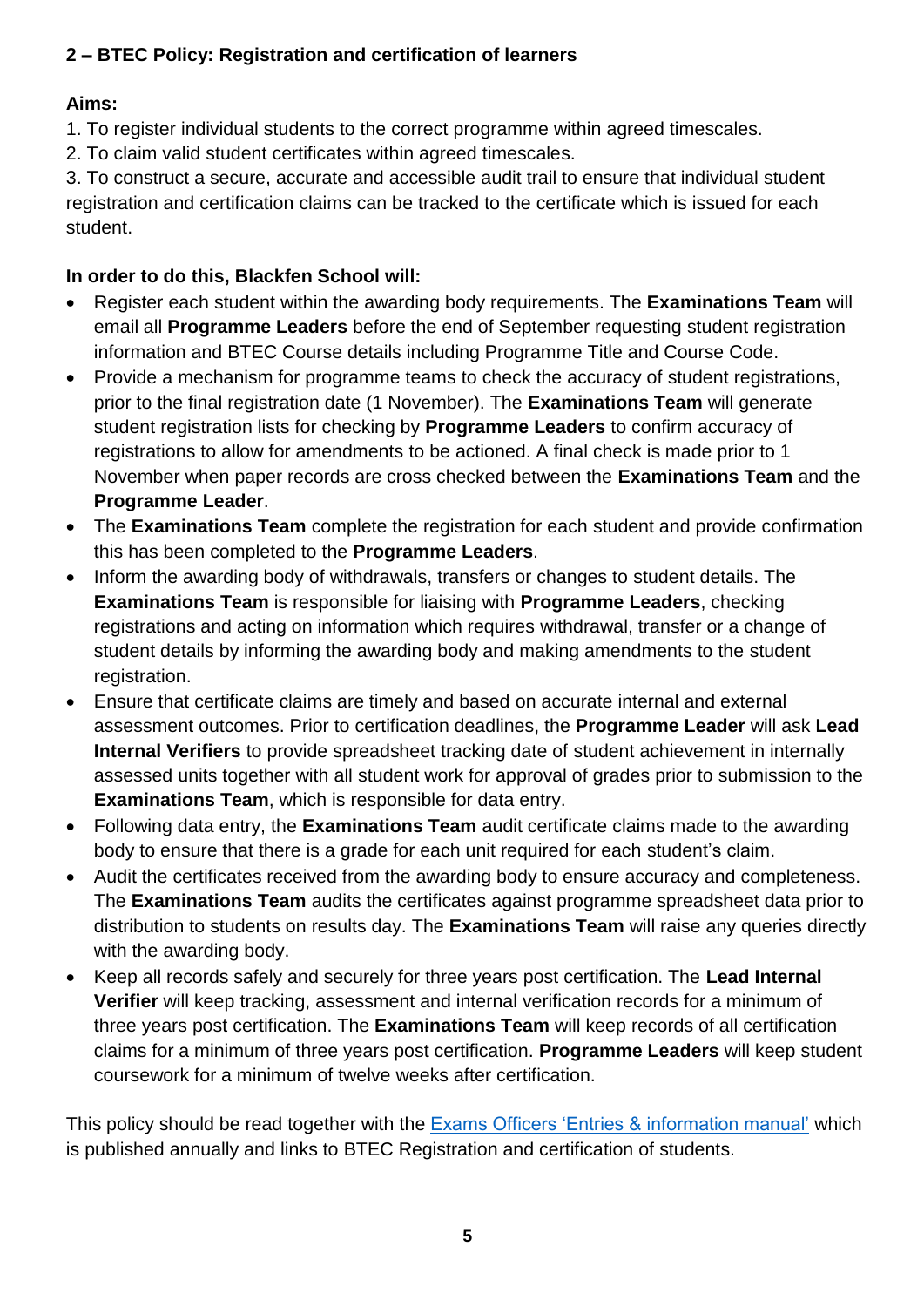## **3 - BTEC Policy: Assessment**

# **Aims:**

1. To ensure that assessment methodology is valid, reliable and does not disadvantage or advantage any group of students or individuals

2. To ensure that the assessment procedure is open, fair and free from bias and to national standards

3. To ensure that there is accurate and detailed recording of assessment decisions.

# **In order to do this, Blackfen School will:**

- Ensure that students are provided with assignments that are fit for purpose, to enable them to produce appropriate evidence for assessment. The Centre promotes the use of Pearson designed Assignment Briefs for all programmes to ensure that assignments are fit for purpose and will allow students to generate appropriate evidence for assessment. In the event that any Assignment is amended or any scenario within the Assignment is changed, the **Lead Internal Verifier** will use the BTEC assignment checking service to confirm the Assignment remains fit for purpose before any teaching commences. All Assignment Briefs are internally verified annually, prior to teaching by the **Lead Internal Verifier**. Before commencing an assessment, the **Assessor** will ensure that students understand the assessment requirements, the nature of the evidence they need to produce and the importance of time management and meeting deadlines.
- Produce a clear and accurate assessment plan at the start of the programme/academic year. The **Lead Internal Verifier** is responsible for producing the assessment plan. The assessment plan is a working document and as a minimum requirement the assessment plan will include:
	- o Names of all Assessors and Internal Verifiers.
	- o Scheduling for assignment hand out and submission.
	- o Deadlines for assessments.
	- o Scheduling for internal verification and the opportunity for resubmission.

The assessment plan will be uploaded to the LIV area in Teams and will be monitored by the **Quality Nominee**.

- Provide clear, published dates for handout of assignments and deadlines for assessment. The **Lead Internal Verifier** will record dates for handout of assignments and deadlines on the assessment plan and the dates will be clearly displayed on each Assignment. The **Assessor**  will decide when students have been suitably prepared and are ready to take the assignment.
- Assess student's evidence using only the published assessment and grading criteria. **Assessors** will be required to use professional judgement; however, the following principles apply to all BTEC programmes:
	- $\circ$  It is not a requirement that all of the content is assessed unless specifically directed by the assessment criteria and associated assessment guidance in the unit specification.
	- o The centre will teach the unit content fully.
	- $\circ$  The student is not required to provide evidence for all the unit content but is required to provide sufficient evidence to address the assessment & grading criteria in order to successfully pass the unit.

The **Assessor** will refer to the grading criteria, unit content and the assessment guidance published in the specification when assessing the student work.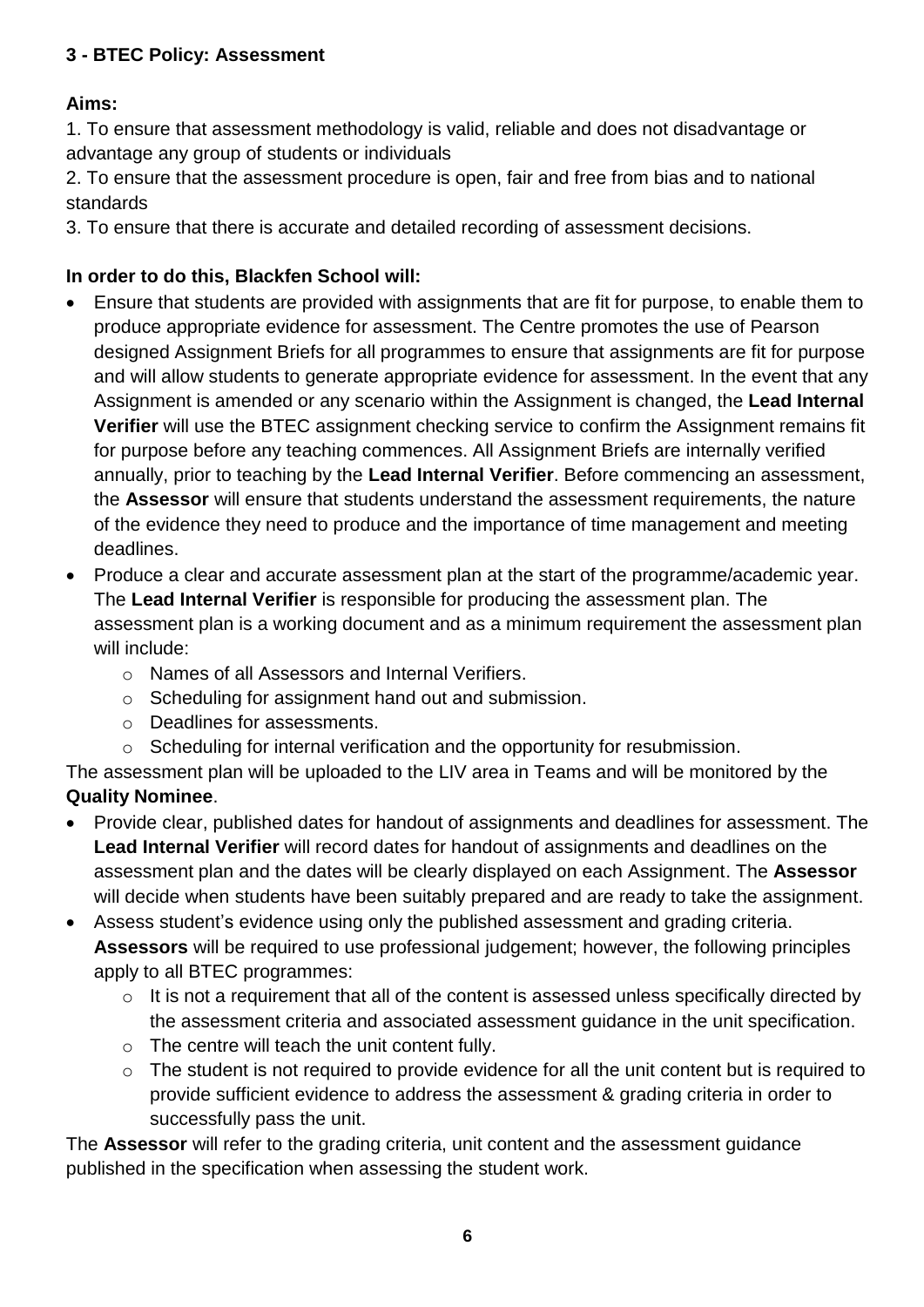- Ensure assessment practices meet current BTEC assessment requirements and guidance. The **Quality Nominee** will update **Programme Leaders** and **Lead Internal Verifiers** to feedback on BTEC updates to assessment. The Quality Nominee will **monitor** assessment practice against Pearson requirements via documentation in the LIV area in Teams. It is the responsibility of **Programme Leaders** and **Lead Internal Verifiers** to attend all update briefings in school and on-line, as provided by Pearson.
- Ensure that assessment decisions are impartial, valid and reliable. The **Assessor** will have been involved in the standardisation process and will be familiar with impartial, valid and reliable assessment. Following assessment the internal verification process will begin – refer to the Internal Verification Policy – and the **Internal Verifier** will ensure that the assessment decisions in the selected sample are impartial, valid and reliable. Any concerns will be discussed and recorded between the **Internal Verifier** and **Assessor** and any actions required will be documented. The **Lead Internal Verifier** will be advised and will be responsible for informing the **Quality Nominee** of any concerns in the assessment process. **Programme Leaders/Lead Internal Verifiers** will initially offer a period of support and guidance (six months) and an action plan will be put into place. If a student submits an assignment late BTEC guidelines must be adhered to and there must be no further opportunity for resubmissions of student work (see BTEC Centre Guide to Assessment). **Lead Internal Verifiers** must set out a clear and reliable process for all **Assessors** to follow which records student's work submitted on time or after the deadline set. **Assessors** must explain the submission process to students verbally and in writing in the Student Handbook for their programme. The **Lead Internal Verifier** will not authorise a resubmission for any student who submits an assignment late unless an extension for genuine reasons has been granted by the **Assessor**.
- Not limit or 'cap' student achievement if work is submitted late. The **Assessor** will not limit or cap work which is submitted late and the **Assessor** will record the grade the student has achieved. However, the **Lead Internal Verifier** will not authorise a resubmission in any circumstances following late submission unless an agreed extension has been granted by the **Assessor** for genuine reasons supported with evidence.
- Develop assessment procedures that will minimise the opportunity for Malpractice. The **Assessor** will only accept authentic evidence. Students are asked to authenticate the evidence that they provide for assessment by signing a declaration stating that the work is their own. When setting assignments **Assessors** will remind students of the serious nature of plagiarism and, where possible, adopt methods which will reduce opportunities for collaboration or copying. The **Assessor** will use Google or other search engines if authenticity is in doubt and if through the assessment process it is found that some or all of the evidence is not authentic, then the **Assessor** will take appropriate action including invoking the malpractice policy.
- Maintain accurate and detailed records of assessment decisions. Maintain accurate and detailed records of assessment decisions. **Assessors** will be required to record assessment decisions on programme unit tracking sheets saved in department shared areas that are secure and not accessible to students. Following internal verification, the **Internal Verifier** will record which students have been included in the sample for internal verification. All late submissions will be recorded on the tracking data by the **Assessor**. The **Quality Nominee** will monitor the tracking data to ensure it is kept up to date and is accurate. Following certification, the **Lead Internal Verifier** will keep all assessment records (feedback sheets) and all associated internal verification documentation for a minimum period of 3 years.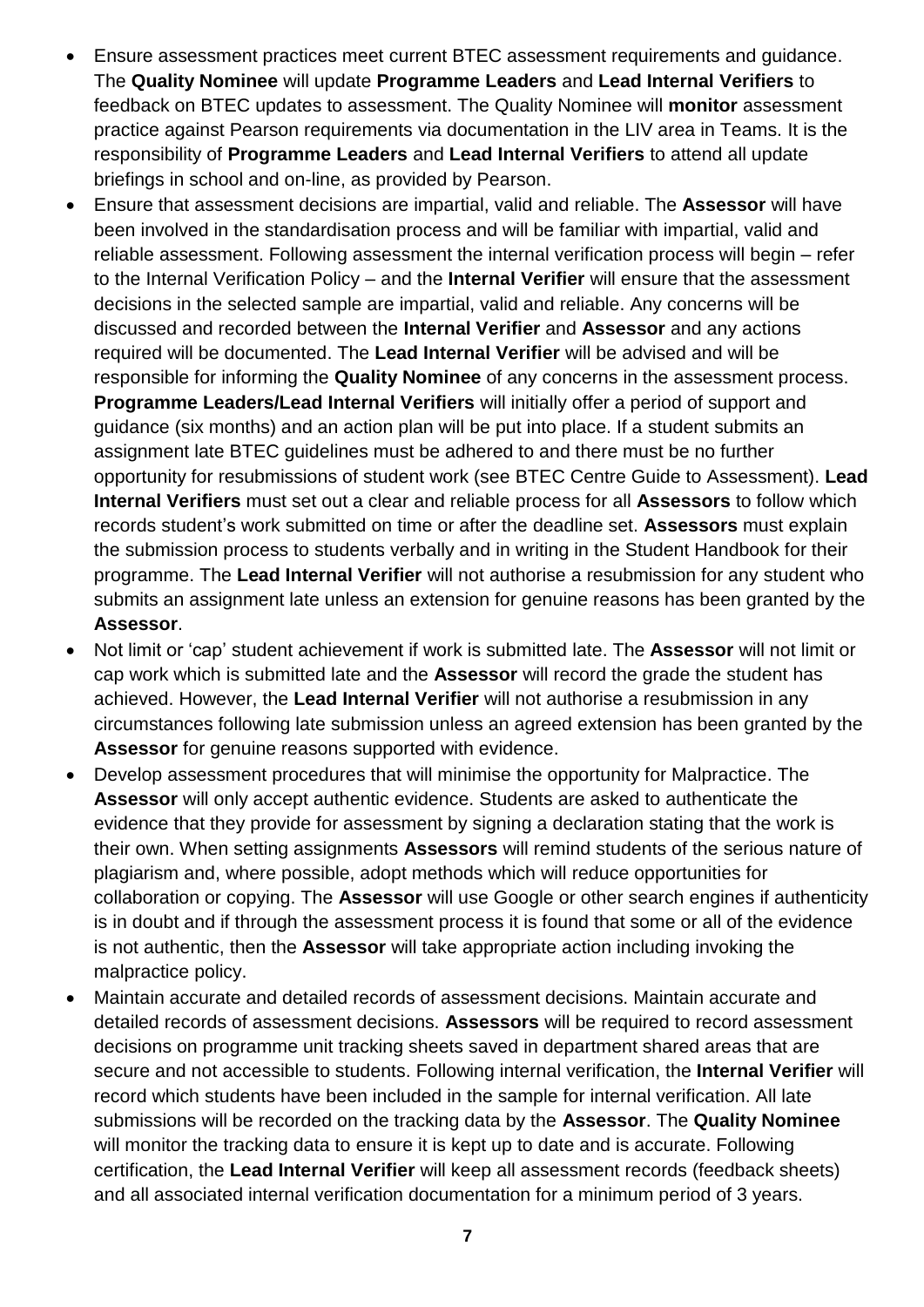Original student evidence will be kept secure for a period of 12 weeks. The **Lead Internal Verifier** will ensure that assessed work for current students is kept securely in the Centre and will only be made accessible to relevant staff.

- Maintain a robust and rigorous internal verification procedure. The Centre maintains a robust and rigorous internal verification procedure which fully supports BTEC quality measures. The details of all internal verification procedures are fully recorded within the Internal Verification Policy.
- Provide samples for standards verification/external examination as required by the awarding organisation. It is the responsibility of the **Lead Internal Verifier** to liaise with the **Standards Verifier** to ensure that appropriate samples of assessed and internally verified student work are available for sampling. The **Lead Internal Verifier** will also sign the Lead Internal Verifier Declaration to confirm that samples sent for standards verification are complete, accurate and authentic. The **Quality Nominee** will oversee this process to ensure successful sampling outcomes.
- Monitor standards verification/external examination reports and undertake any remedial action required. The **Quality Nominee** will circulate standards verification reports to **Lead Internal Verifiers** who will share these with **Assessors** and **Internal Verifiers**. The **Lead Internal Verifier** will be responsible for undertaking any remedial actions and arranging for a second sample of student work where required. The **Quality Nominee** will oversee this process. Any required actions will be discussed and shared with programme teams to improve future practice.
- Share good assessment practice between all BTEC programme teams. The **Quality Nominee** will co-ordinate this activity and share good assessment practice with **Lead Internal Verifiers** and **Programme Leaders** at termly Centre BTEC meetings. This will allow for reflection and evaluation to improve practice within the Centre.
- Ensure that BTEC assessment methodology and the role of the **Assessor** are understood by all BTEC staff. All BTEC staff will be briefed at induction and annually on the roles and responsibilities of all members of the BTEC team. At the same time the **Quality Nominee** will lead training for all BTEC staff to ensure that BTEC assessment methodology and the role of the **Assessor** are fully understood and will share the Centre Assessment Procedures documented below.
- Provide resources to ensure that assessment can be performed accurately and appropriately. The **Quality Nominee** is responsible for ensuring that all assessment documentation, unit specifications and assessment guidance procedures can be accessed from the LIV area on Teams.
- Maintain and store securely all assessment and internal verification records in accordance with Pearson Approval Centre Agreement. **Programme Leaders** and **Lead Internal Verifiers** are responsible for maintaining and saving assessment and verification records in department shared areas that are secure and not accessible to students.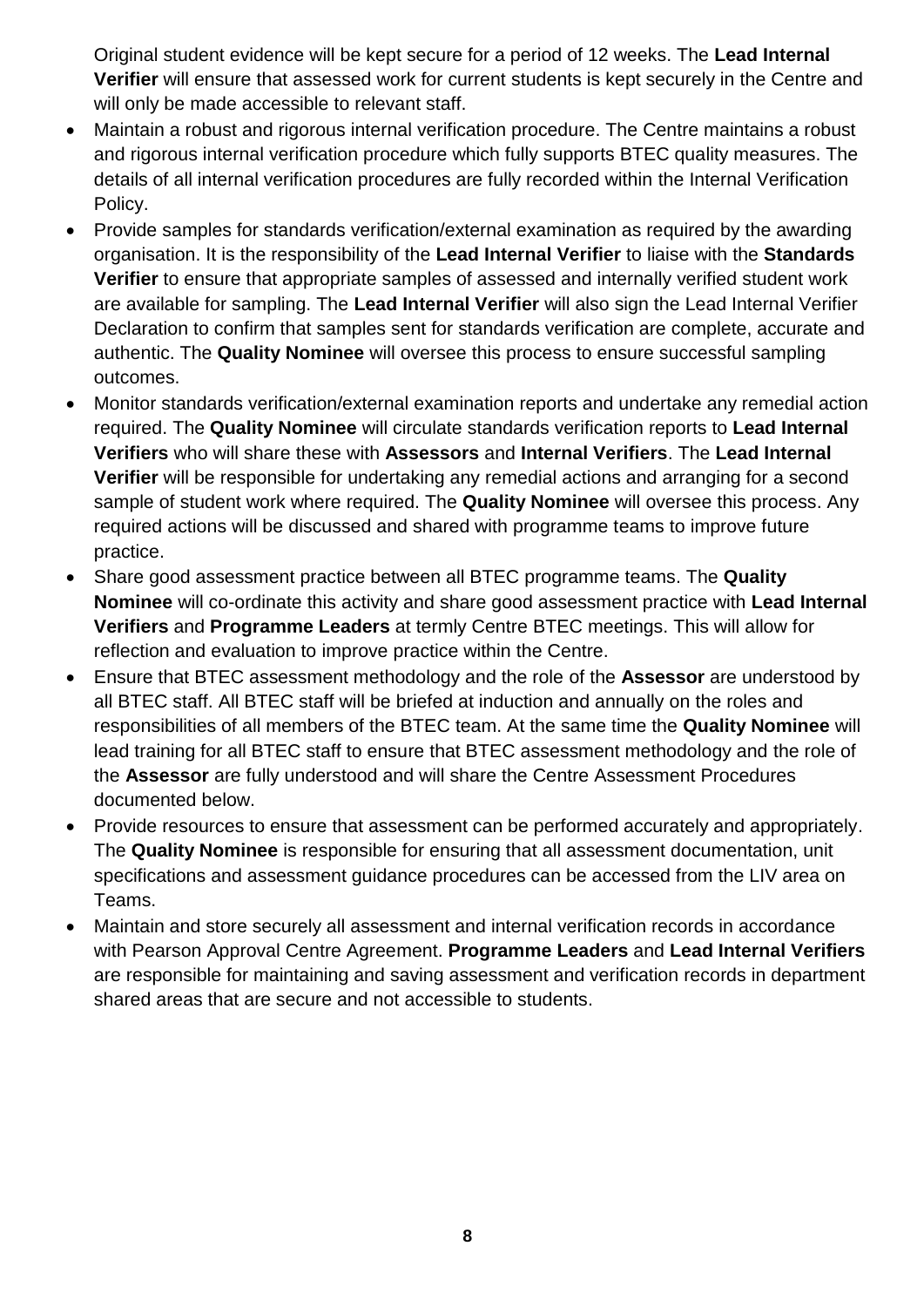## **BTEC Assessment procedures Meeting deadlines**

- All students will be informed during the induction process of the importance of meeting deadlines for assessment. Work that is handed in late for assessment will be marked by the **Assessor** and returned to students with feedback in line with BTEC guidelines. Students will not be capped for submitting work late but must expect school sanctions to be applied and parents/carers to be informed, so that further action can be taken.
- If an extension is to be granted, students must provide a genuine reason supported with evidence before the Assessor will agree an extended date.

## **Authenticity and authentication**

Assessors will only accept work for assessment that is authentic. All student work must have a signed and dated declaration of authenticity attached.

## **Submission of Evidence and Retakes**

Before starting an assessment, the **Assessor** will ensure that each student understands the assessment requirements – this includes having access to the content of what is required for the assessment and also the importance of time management and submission deadlines. The students will also be aware of the restrictions in how the **Assessor** can provide support once the assessment has been started.

### **Assessment Feedback**

Once the assignment has been handed out, the **Assessor** will not provide specific assessment feedback directly related to the achievement of specific assessment criteria. Students must use their knowledge / notes / textbook to work independently towards the task. During the assessment, general feedback and support can be given around knowledge, understanding and skills. Feedback can include:

- Guidance on how to improve knowledge skills and understanding
- Guidance on appropriate behaviour and approach
- Confirmation of which criteria are being targeted
- Clarification of what the assignment brief requires
- Only one submission is allowed for each assignment task. This must be handed in to the **Assessor** on the designated deadline day outlined within the assessment plan unless there has been an agreed extension between the **Assessor** and the student. The **Lead Internal Verifier** must be informed of any agreed extensions.
- For each assignment task the student must submit the following:
	- o An assignment which consists of evidence towards the targeted assessment criteria.
	- o A signed and dated declaration of authenticity which confirms the evidence has been produced independently.
	- o Appropriately referenced work.
- The feedback from the **Assessor** must be completed on the Pearson approved assessment feedback form and within the specified time allocated within the assessment plan.

### **Marking and Grading**

- o Pass, Merit or Distinction grades are only awarded in relation to the whole unit performance:
- o Pass all the pass criteria achieved.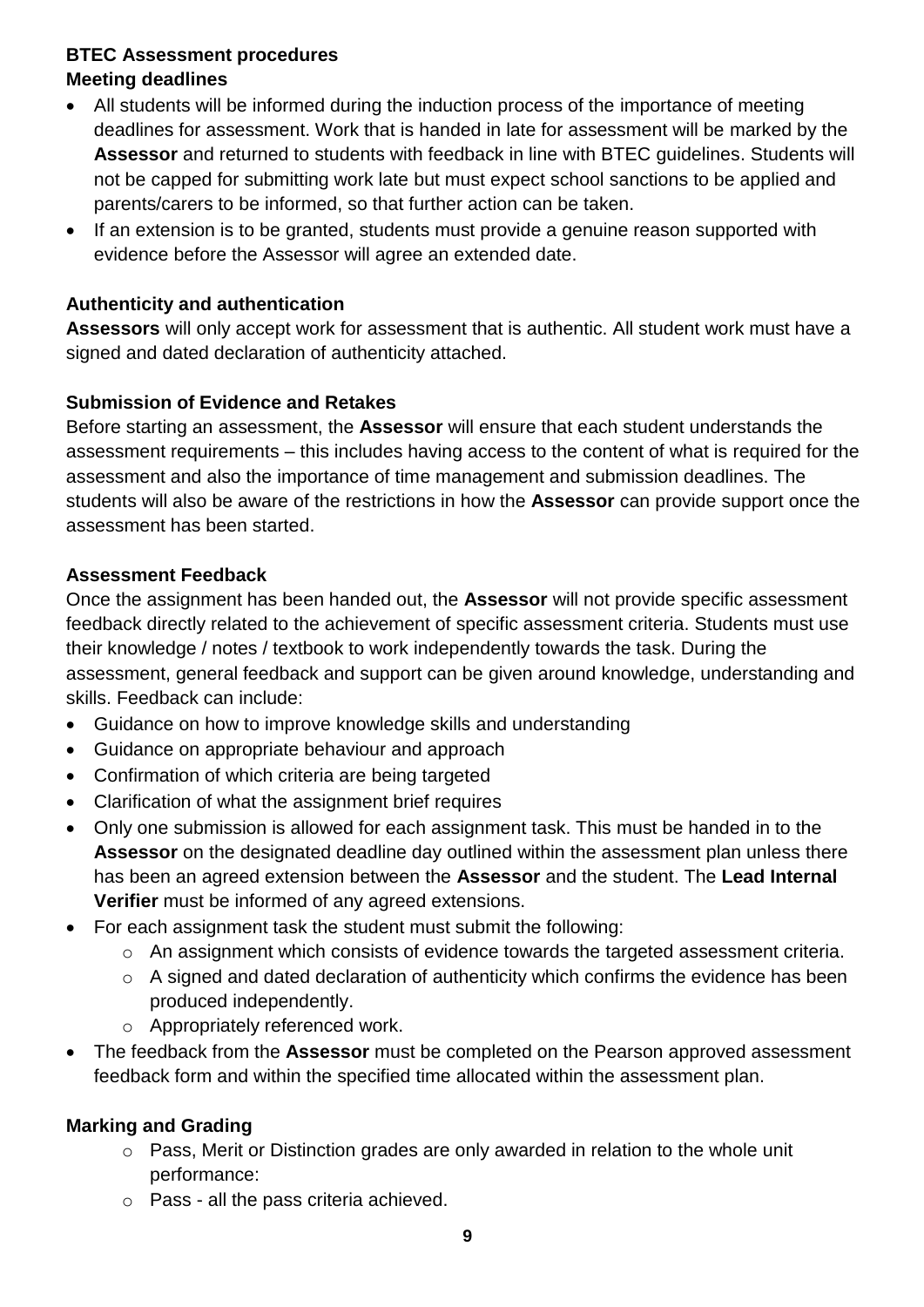- o Merit all the pass and merit criteria achieved.
- o Distinction all the pass, merit and distinction criteria achieved.

Pass, Merit and Distinction grades must not be awarded for individual assignments as they may not cover all the criteria.

- The **Assessor** will formally record and confirm the achievement of specific assessment criteria on the assessment feedback form. They will also complete a confirmation that the evidence they have assessed is authentic and is the student's own work. Feedback confirms which assessment criteria have been achieved. The **Assessor** must not provide feedback on how to improve the work to achieve higher grading criteria.
- Taking a risk based approach, the **Lead Internal Verifier** will decide on the sample to be selected for internal verification. The sample will cover all grades - pass, merit, and distinction - and sample sizes may vary between Assessors.
- The **Internal Verifier** will complete the internal verification process within the timescale shown on the assessment plan.
- Following internal verification, the **Lead Internal Verifier** may authorise one resubmission of evidence for each assignment submitted. This can only be authorised if the following conditions are met:
	- o The student has met the initial deadline set in the assignment or has met an agreed deadline extension.
	- o The **Assessor** judges that the student will be able to provide improved evidence without further guidance.
	- o The original work has been authenticated by both the student and **Assessor** and a signed and dated student declaration of authenticity is attached.
- If the Lead Internal Verifier does authorise a resubmission, it must be:
	- o Recorded on the assessment record giving a deadline for resubmission within 15 working days of the student receiving the results of the assessment.
	- o Undertaken by the student with no further support or guidance.
- The Centre does not promote the practice of re-submissions and all students must be encouraged to fully complete their assignment to maximise achievement by the first submission.
- If the student has not achieved the targeted pass criteria following resubmission of the assignment, the **Lead Internal Verifier** may authorise one retake opportunity to meet the pass criteria only. This should only be authorised in exceptional circumstances. The following conditions apply:
	- o The retake must be a new task targeted at only the pass criteria.
	- o The **Assessor** must agree and record a clear deadline before the student starts the retake.
	- o The student and the **Assessor** must sign the appropriate forms to confirm the authenticity of the re-submitted work.
	- o The learner will not be allowed any further retakes.

# **Addressing concerns about the quality of assessment**

**Lead Internal Verifiers** and **Internal Verifiers** will check the accuracy of assessment decisions of all Assessors through the Internal Verification process and will report any persistent weaknesses in the quality of assessment to the **Quality Nominee**.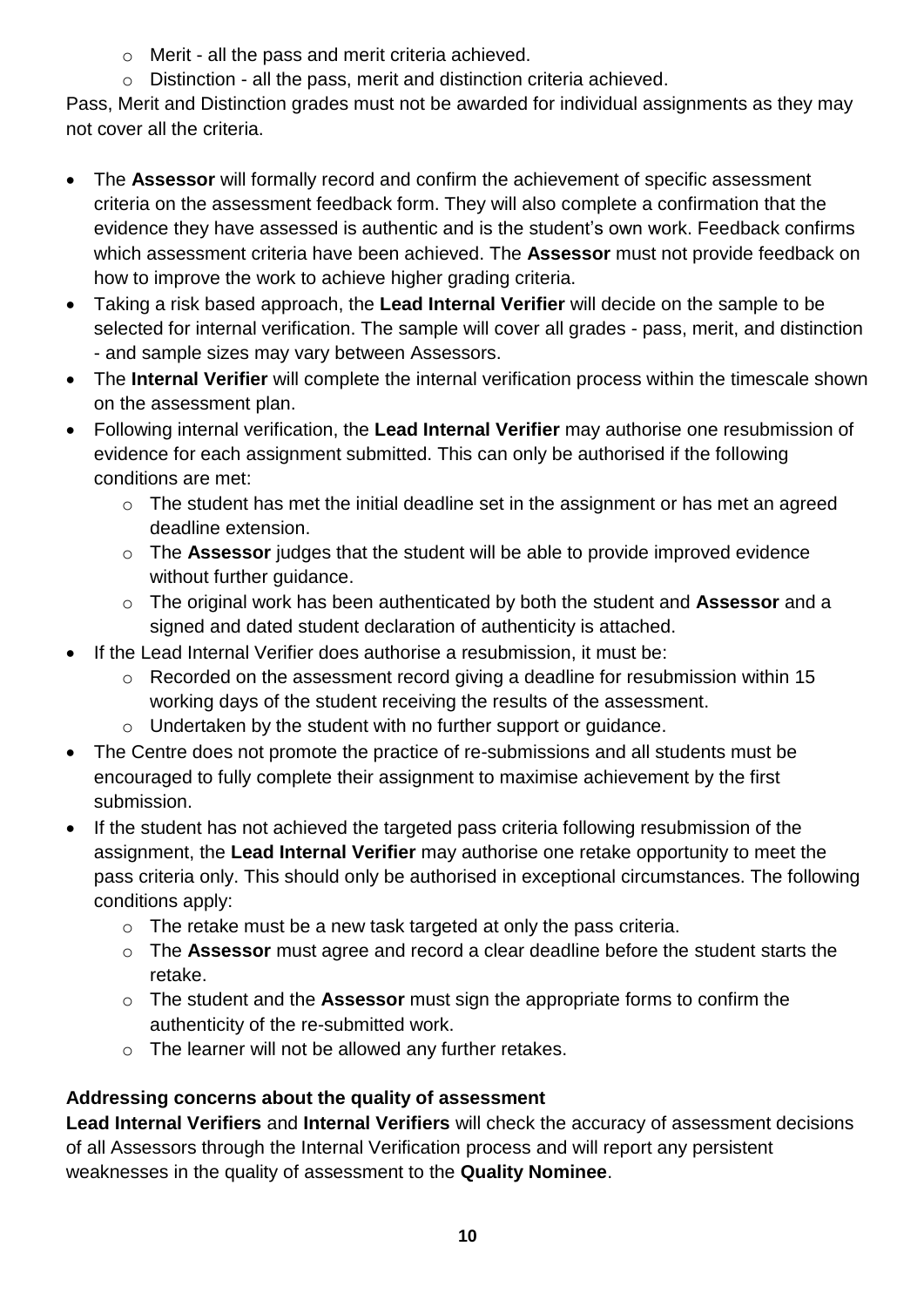**Programme Leaders/Lead Internal Verifiers** will initially offer a period of support and guidance (six months) and an action plan will be put into place. If accuracy of assessment remains a concern, then the **Quality Nominee** will be informed, who will take further action in accordance with school policy on Teaching and Learning.

This policy should be read together with the following Pearson documents which link to the Assessment process:

- [Pearson Qualification Subject pages](https://qualifications.pearson.com/en/home.html)
- **[BTEC Centre Guide to Internal Assessment](https://qualifications.pearson.com/content/dam/pdf/Support/Quality%20Assurance/BTEC-Centre-Guide-to-Internal-Assessment.pdf)**
- **BTEC Assessment and verification tools/templates**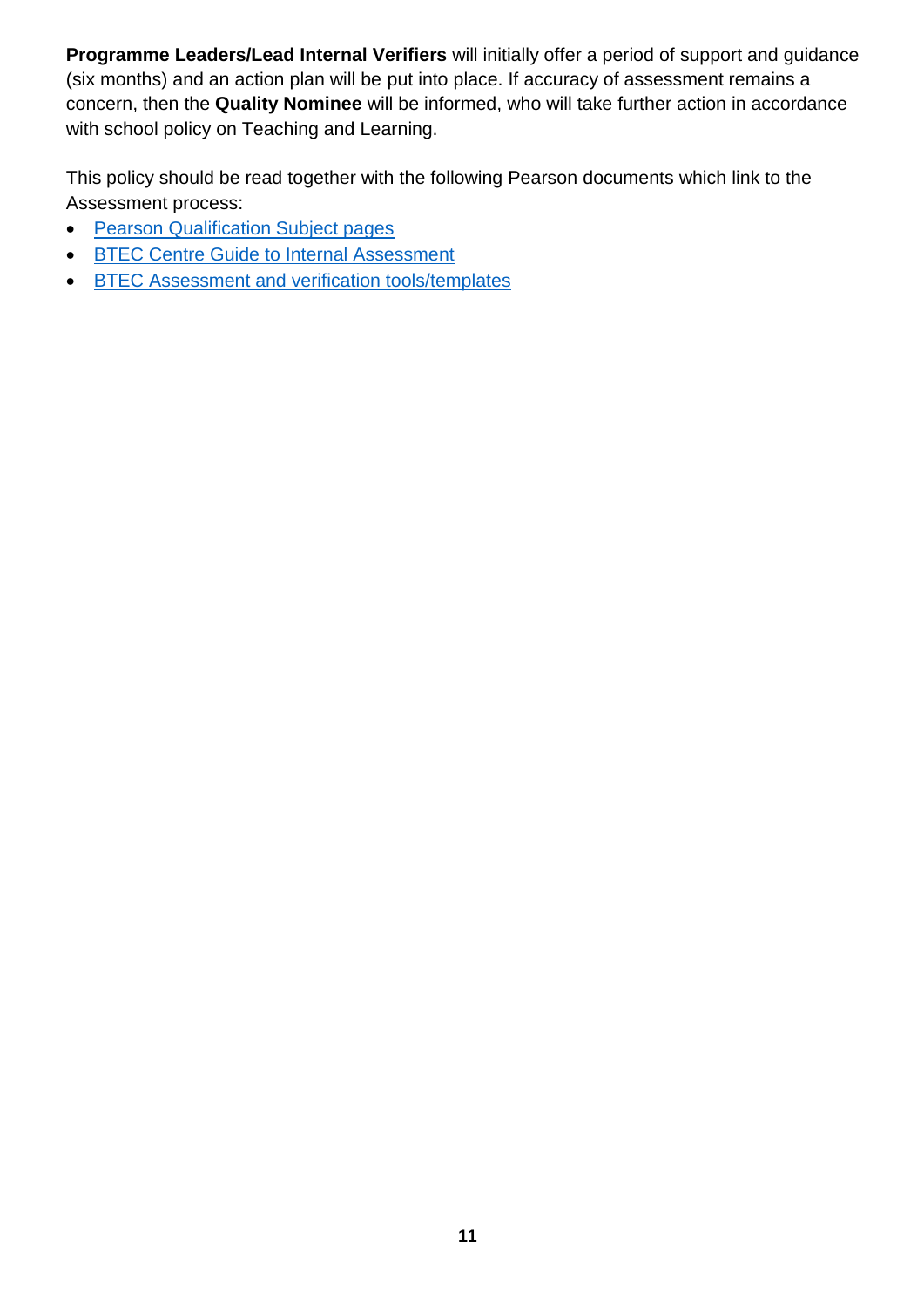## <span id="page-12-0"></span>**4 - BTEC Policy: Internal Verification**

# **Aims:**

1. To ensure there is an accredited Lead Internal Verifier in each principal subject area (BTEC Entry Level - Level 3).

2. To ensure that Internal Verification is valid, reliable and covers all Assessors and programme activity.

- 3. To ensure that the Internal Verification procedure is open, fair and free from bias.
- 4. To ensure that there is accurate and detailed recording of Internal Verification decisions.

## **In order to do this, Blackfen School for Girls will ensure:**

- A **Lead Internal Verifier** is appropriately appointed for each subject area, is registered with Pearson and has downloaded and undertaken the necessary standardisation materials and processes. In September, the **Quality Nominee** will monitor all Lead IV registrations and reregistrations via OSCA to ensure that each programme has a registered Lead IV before 30 September.
- **Lead Internal Verifiers** must update their staff list in the Quality Nominee folder in the LIV area in Teams for each BTEC programme by 30th September.
- Each **Lead Internal Verifier** oversees effective Internal Verification systems in their subject area. The **Quality Nominee** will monitor standardisation to ensure that all NQF/RQF **Lead Internal Verifiers** hold a standardisation meeting with their teams by the October half term and prior to any formal assessments. The Minutes of the 'LIV October Update meeting' must be saved in the LIV area in Teams. The **Quality Nominee** will also ensure that all **Lead IVs** for NQF courses have ticked the box on Edexcel Online to confirm that the standardisation meeting has taken place. The **Lead Internal Verifier** for each programme is responsible for keeping evidence of the standardisation process for their team in the LIV area in Teams and for producing an Assessment and Internal Verification Schedule which will also be saved in the LIV area in Teams and monitored by the **Quality Nominee**.
- Staff are briefed and trained in the requirements for current Internal Verification procedures. The **Quality Nominee** will brief all **Lead Internal Verifiers/Programme Leaders** annually at the beginning of each academic year to confirm current IV procedures and documentation. The **Lead Internal Verifier** will train and standardise their Programme **Assessors** and **Internal Verifiers** to ensure that they understand national standards and are familiar with all current requirements and Internal Verification procedures. This process takes places in scheduled team or department meetings.
- Effective Internal Verification roles are defined, maintained and supported. The **Quality Nominee** defines and confirms the role of the **Assessor**, **Internal Verifier** and **Lead Internal Verifier** in accordance with BTEC requirements annually. It is the responsibility of the **Lead Internal Verifier** to maintain and support staff in these roles on their programme.
- Internal Verification is promoted as a developmental process between staff. The **Lead Internal Verifier** promotes internal verification as a developmental process through the standardisation exercises and the standardising of internal verification processes within their programme. Records are kept and shared at department meetings. The outcome of internal verification processes also forms part of programme self-evaluation and is discussed at team briefings led by the **Lead Internal Verifier** and shared with all **Assessors**.
- Standardised Internal Verification documentation is provided and used by all programmes. The **Quality Nominee** is responsible for briefing **Lead Internal Verifiers** annually of the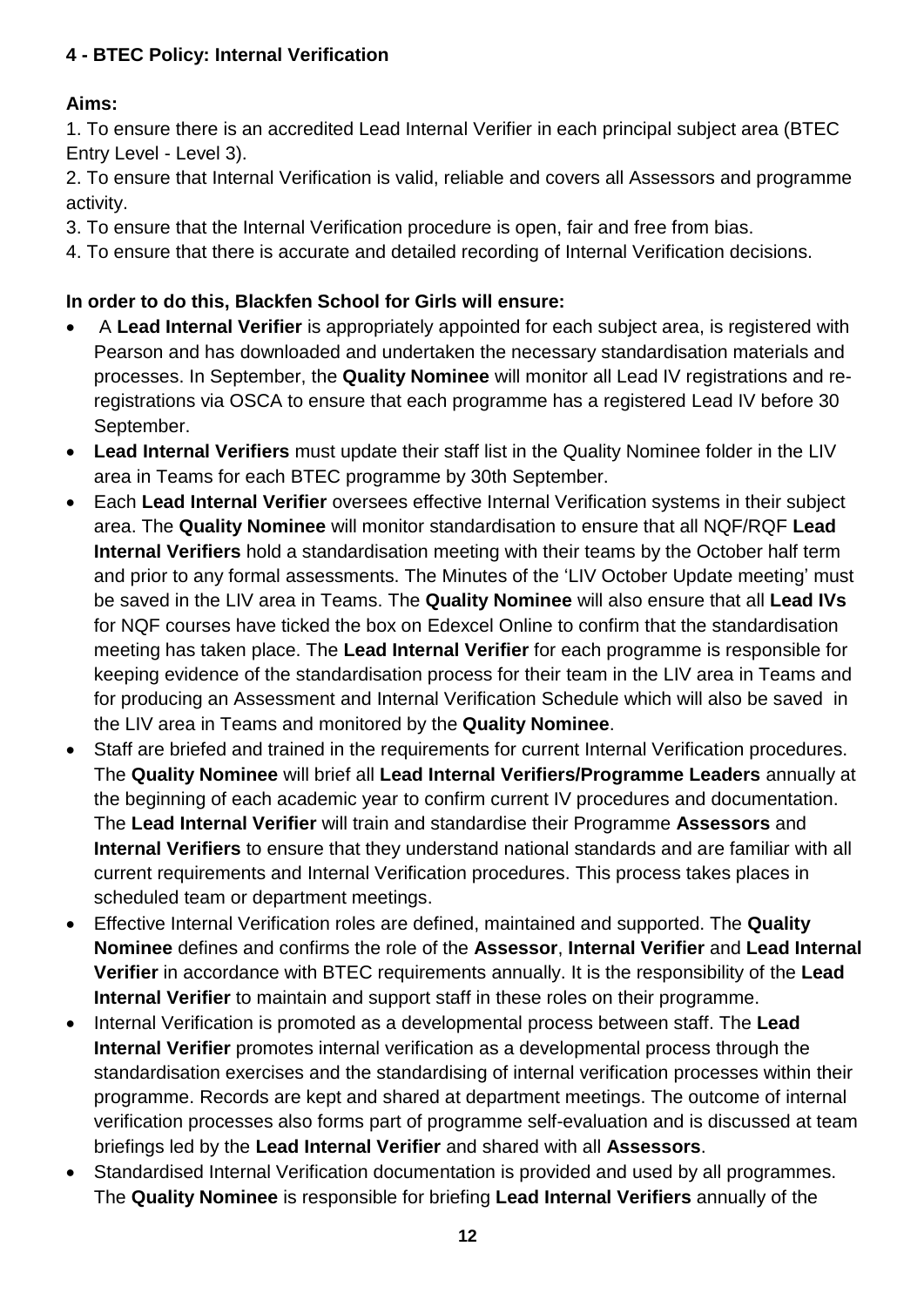documentation to be used to support assessment and internal verification with BTEC templates available for all programmes on the Pearson website.

- All centre assessment instruments are verified as fit for purpose. The **Lead Internal Verifier** is responsible for the internal verification of all Assignment Briefs to be fit for purpose. The **Quality Nominee** oversees this process. The **Internal Verifier** will check that the assignment brief:
	- o Has accurate unit and programme details.
	- o Has clear deadlines and an appropriate timeframe for assessment.
	- o Has a suitable vocational scenario or context.
	- o Shows all relevant assessment criteria for the unit(s) covered in the assignment.
	- o Indicates relevant assessment criteria targeted against each task.
	- o Clearly states what evidence the learner needs to provide.
	- o Is likely to generate evidence which is appropriate and sufficient.
	- o Has been approved by the assignment checking service
- If an assignment from the previous academic year is to be re-used, the **Internal Verifier** will check that dates and deadlines are updated and that the assignment is appropriate for the new group of learners.
- If the Authorised Assignment Brief is being used 'off the shelf' and is a Pearson Authorised Assignment Brief, then the **Internal Verifier** will internally verify it to check the dates and deadlines are appropriate only. If any changes have been made to the scenario or the tasks then these will also be internally verified and the Assignment will be sent to the assignment checking service for approval.
- An annual Internal Verification schedule, linked to assessment plans, is in place. The **Lead Internal Verifier** will keep an annual verification schedule which is linked to the assessment plan and monitor it within the department. The schedule is stored in the LIV area in Teams and is monitored by the **Quality Nominee**.
- An appropriately structured sample of assessment from all programmes, units, sites and Assessors is Internally Verified, to ensure centre programmes conform to national standards. During the course of the programme, sampling from **Assessors** will cover every assessor, every unit, and work from every assignment. The **Lead Internal Verifier** will take into consideration the following points when structuring the sample for internal verification assessment:
	- o The full range of assessment decisions made: pass, merit, distinction criteria, and not yet achieved, will all be included in the sample if possible.
	- o The experience of the Assessor: new or inexperienced Assessors will have more work internally verified than an experienced Assessor.
	- o New BTEC programmes: when a unit or programme is first introduced, the sample will be increased.
	- o The size of the group of learners.
	- o Known issues with internal verification: these may have been identified previously.
- Secure records of all Internal Verification activity are maintained. The **Lead Internal Verifier** is responsible for maintaining internal verification records within the department together with the assessment tracking documents which are stored securely in the department shared area which is not accessible to students. The **Lead Internal Verifier** will ensure that all internal verification records are stored securely for a minimum of three years after the date of certification. Learner work will be retained for 12 weeks after the date of certification.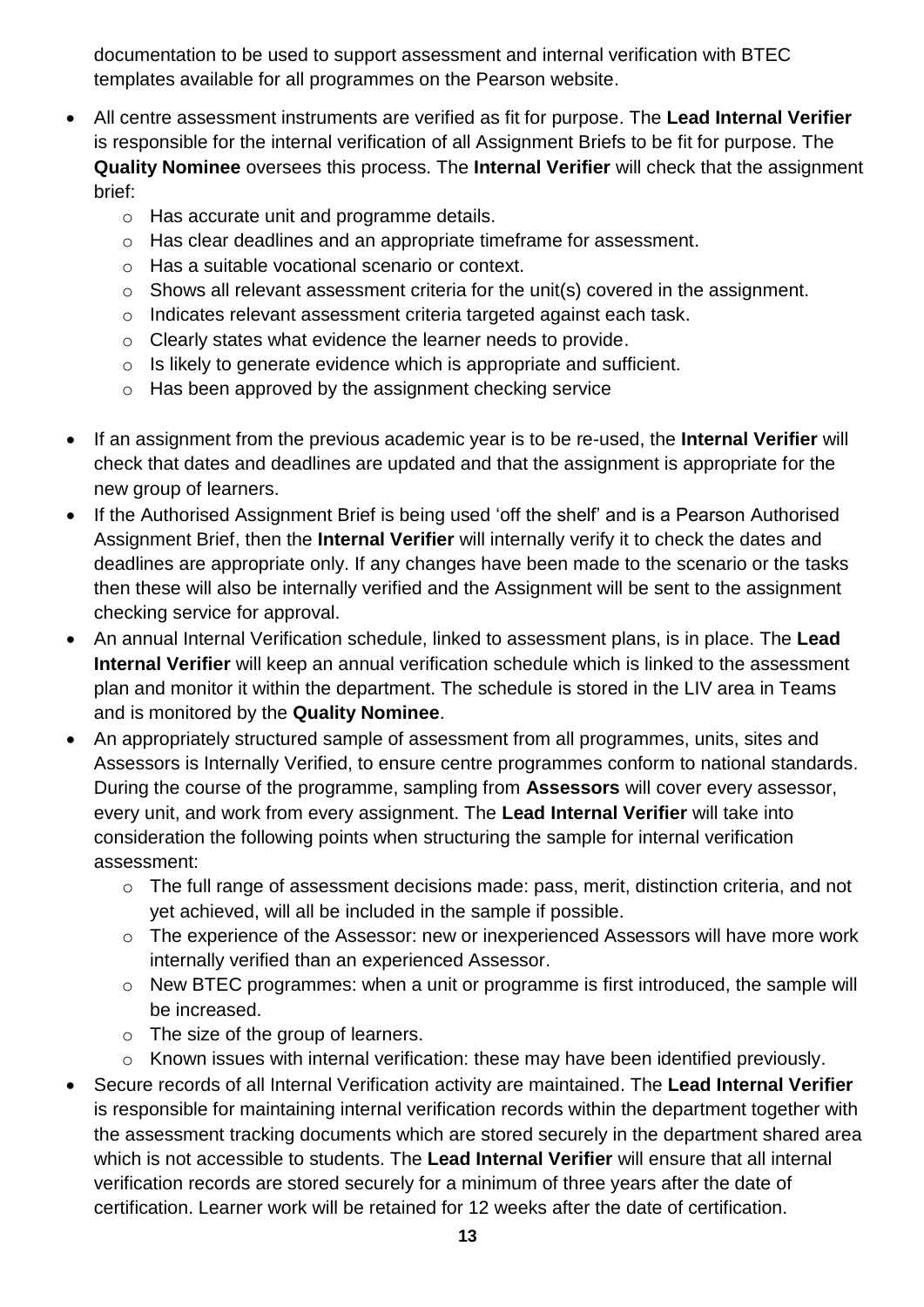- The outcome of Internal Verification is used to enhance future assessment practice. The **Lead Internal Verifier** will review the outcome of **Internal Verification** and share this with the programme team to inform the self-evaluation process and identify ways of enhancing/improving future practice.
- The **Lead Internal Verifier** is responsible for working with the **Standards Verifier** and ensuring that assessment and verification plans are made available on request. The **Lead Internal Verifier** will liaise with the **Standards Verifier** to ensure that the appropriate sample of assessed and internally verified work is available for sampling. The **Lead Internal Verifier** will sign the Declaration to confirm that the samples sent for standards verification are complete, accurate and authentic. The **Quality Nominee** will oversee this process.

This policy should be read together with the following Pearson documents which link to the Internal Verification process:

- **BTEC Centre Guide [to Internal Verification 2021/22](https://qualifications.pearson.com/content/dam/pdf/Support/Quality%20Assurance/BTEC-Centre-Guide-to-Internal-Verification.pdf)**
- BTEC Standards Verification [and Assessment FAQs \(pearson.com\)](https://support.pearson.com/uk/s/article/BTEC-Standards-Verification-and-Assessment-FAQs)
- **BTEC Assessment and verification tools/templates**
- **BTEC Centre Guide for Lead Internal Verifiers**
- [BTEC-Quality-Assurance-Year-Planner.pdf \(pearson.com\)](https://qualifications.pearson.com/content/dam/pdf/Support/Quality%20Assurance/BTEC-Quality-Assurance-Year-Planner.pdf)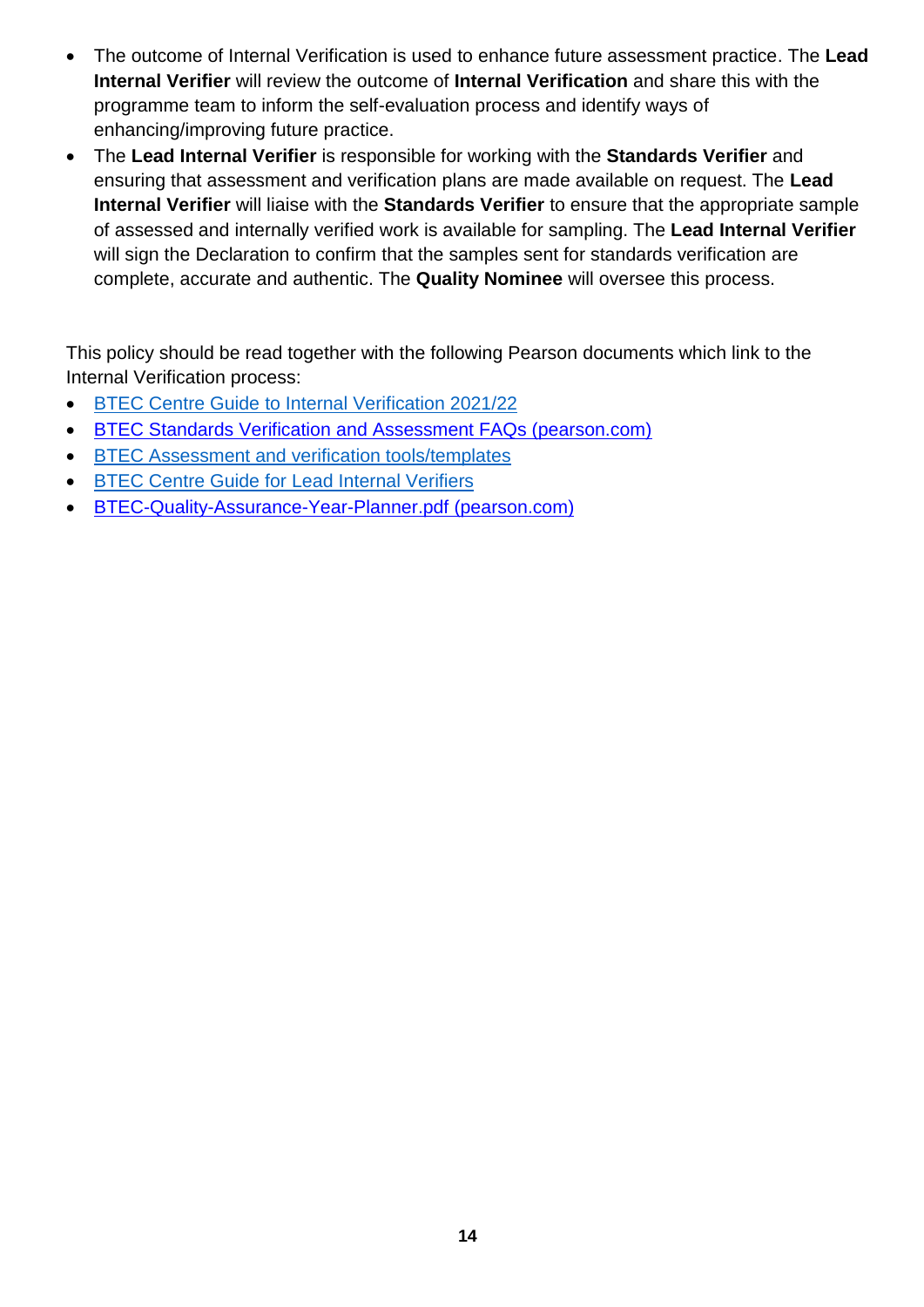# <span id="page-15-0"></span>**5 - BTEC Policy: Appeals**

## **Aims:**

1. To enable the learner to enquire, question or appeal against an assessment decision.

2. To attempt to reach agreement between the learner and the Assessor at the earliest opportunity.

3. To standardise and record any appeal to ensure openness and fairness.

4. To facilitate a learner's ultimate right of appeal to the Awarding Body and the Office of the Independent Adjudicator (BTEC Level 4-Level 7), where appropriate.

5. To protect the interests of all learners and the integrity of the qualification.

# **In order to do this, Blackfen School will:**

Inform the learner at induction, of the Appeals Policy and procedure. Students will be informed about the appeals procedure in their induction handbook. The **Quality Nominee** will be responsible for the management of internal appeals.

- Record, track and validate any appeal.
- Forward the appeal to the Awarding Body when a learner considers that a decision continues to disadvantage her/him after the internal appeals process has been exhausted.
- Keep appeals records for inspection by the Awarding Body for a minimum of 18 months.
- Have a staged appeals procedure.
- Will take appropriate action to protect the interests of other learners and the integrity of the qualification when the outcome of an appeal questions the validity of other results.
- Monitor appeals to inform quality improvement.

## **Student Appeals Procedure**

## **Appeals Procedure Stages**

Informal: The Learner should consult the **Assessor** within 1 week of the assessment decision to discuss the assessment outcome. If unresolved then the issues are documented by the **Assessor** and the **Quality Nominee** will be informed.

**Review:** The **Quality Nominee** will nominate the **Lead Internal Verifier** to lead the review together with the **Internal Verifier** and an **Assessor** who has appropriate competence but no previous involvement in the assessment of that student and has no personal interest in the outcome of the review. **The Lead Internal Verifier** will inform the learner in writing of the findings of the review within a period of 3 days.

**Appeal Hearing: Blackfen School Leaders**, including the **Head of Centre**, will hear any appeal following review. Learners may be allowed representation by a parent/guardian or friend if requested. This is the last stage by the Centre.

**External Appeal:** The grounds for appeal and any supporting documentation must be submitted by the Centre to Pearson within 14 days following the appeal hearing. The learner is required to contact Pearson at [vocationalqualitystandards@pearson.com](mailto:vocationalqualitystandards@pearson.com) .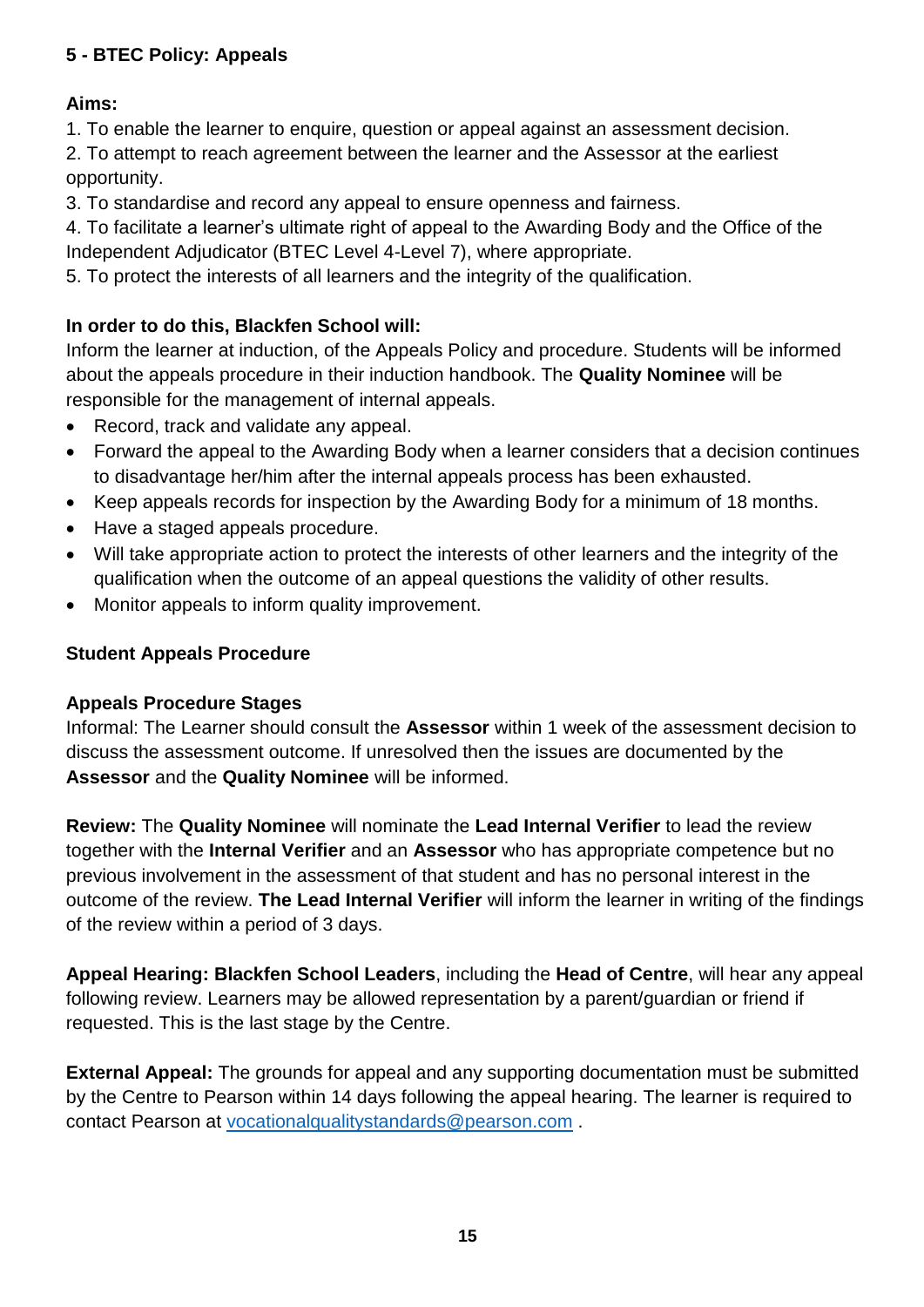**Recording Appeals:** Each stage will be recorded, dated and will show the final outcome. All documents must be kept for a minimum of eighteen months and made available to Pearson on request.

**Monitoring of Appeals:** Undertaken by **Blackfen School Leaders** to inform development and quality improvement in the Centre. Appropriate action will be taken if the outcome of an appeal questions the validity of other results, and the **Lead Internal Verifier** will be instructed to review the assessment and internal verification procedures of the unit in question.

## **Students can only appeal on the following grounds:**

- If they feel the grading criteria is being met.
- If they feel that they have not been supported during the assessment of the unit.
- If the teacher is not willing to accept alternative evidence as meeting the evidence requirement

Guidance on assessment can be found in the BTEC qualification specifications: <https://qualifications.pearson.com/en/about-us/qualification-brands/btec.html>

This policy should be read together with the following Pearson document which links to the Appeals process:

['Internal assessment in vocational qualifications: reviews and appeals policy'.](https://www.google.co.uk/url?sa=t&rct=j&q=&esrc=s&source=web&cd=&cad=rja&uact=8&ved=2ahUKEwj36OqCipXyAhUOilwKHV7cBZUQFjAAegQIBBAD&url=https%3A%2F%2Fqualifications.pearson.com%2Fcontent%2Fdam%2Fpdf%2FSupport%2Fpolicies-for-centres-learners-and-employees%2FEnquiries_and_Appeals_on_Pearson_Vocational_Qualifications.pdf&usg=AOvVaw0Xih1CBUX8RQYRi4mj1mfs)

This policy does not apply until internal centre processes have been exhausted.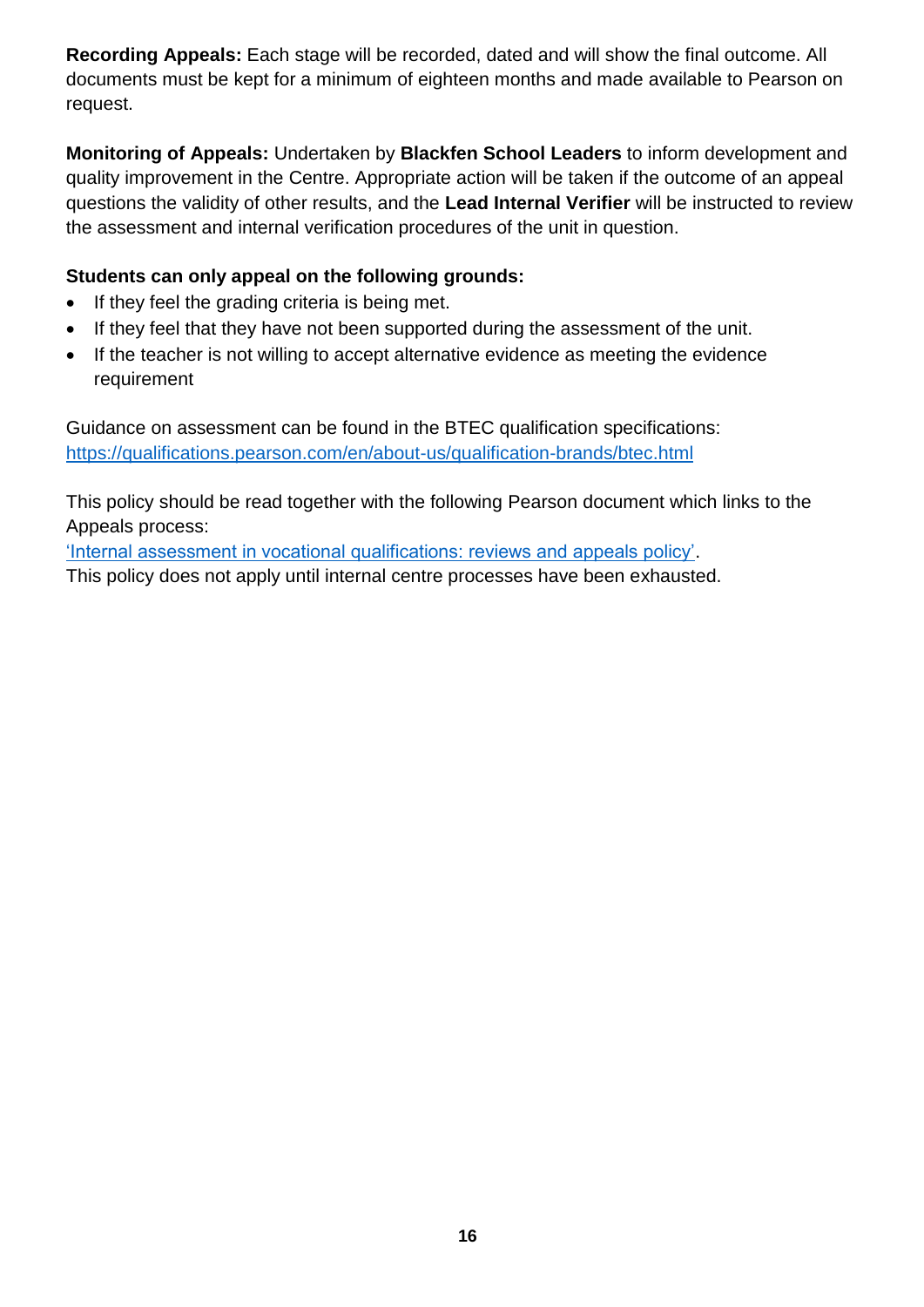## <span id="page-17-0"></span>**6 - BTEC Policy: Assessment Malpractice**

# **Aims:**

1.To identify and minimise the risk of malpractice by staff or learners.

- 2. To respond to any incident of alleged malpractice promptly and objectively.
- 3. To standardise and record any investigation of malpractice to ensure openness and fairness.

4. To impose appropriate penalties and/or sanctions on learners or staff where incidents (or attempted incidents) of malpractice are proven.

5. To protect the integrity of this centre and BTEC qualifications.

# **In order to do this, Blackfen School will:**

- Seek to avoid potential malpractice by using the induction period and the learner handbook to inform learners of the centre's policy on malpractice and the penalties for attempted and actual incidents of malpractice. As part of the induction process, **Programme Leaders** will make all learners aware of what constitutes malpractice, the different types of plagiarism and the consequences associated with it. Learners will be referred to the policy regarding malpractice in the student handbook and to the definition of plagiarism contained within it. All learners are required to sign a declaration confirming that they understand what constitutes plagiarism, the consequences of it and the procedure which will be followed in the event of plagiarism being detected. The signed declarations are retained by the **Programme Leader** and filed in the Programme File.
- Show learners the appropriate formats to record cited texts and other materials or information sources. As part of induction, students will receive study skills training which introduces them to legitimate ways of recording information through the referencing of cited texts and the use of bibliographies. These strategies are also incorporated into teaching and learning and are revisited prior to the issue of assignments.
- Ask learners to declare that their work is their own. All learners are asked to accompany every completed assignment with a signed declaration form confirming that their work is their own. Learners will use the BTEC/Pearson template for this purpose. **Internal Assessors** are responsible for checking the validity and authenticity of the learners' work and the **Lead Internal Verifier** will oversee this.
- Ask learners to provide evidence that they have interpreted and synthesised appropriate information and acknowledged any sources used. All learners are taught to include a full bibliography with each assignment to confirm that they have acknowledged all sources of information which have been interpreted and synthesised within their assignment.
- Conduct an investigation in a form commensurate with the nature of the malpractice allegation. Such an investigation will be supported by the **Head of Department**, in the first instance and all personnel linked to the allegation. The **Faculty Leader** should also be informed. It will proceed through the three stages detailed below in the Learner Malpractice policy.
	- o Make the individual fully aware at the earliest opportunity of the nature of the alleged malpractice and of the possible consequences should malpractice be proven.
	- o Give the individual the opportunity to respond to the allegations made.
	- $\circ$  Inform the individual of the avenues for appealing against any judgment made.
- All stages of any investigation will be documented.
- Seek to avoid the risk of staff malpractice. The Centre will ensure that all staff are recruited with integrity and are suitably qualified to teach on the assigned programmes of study.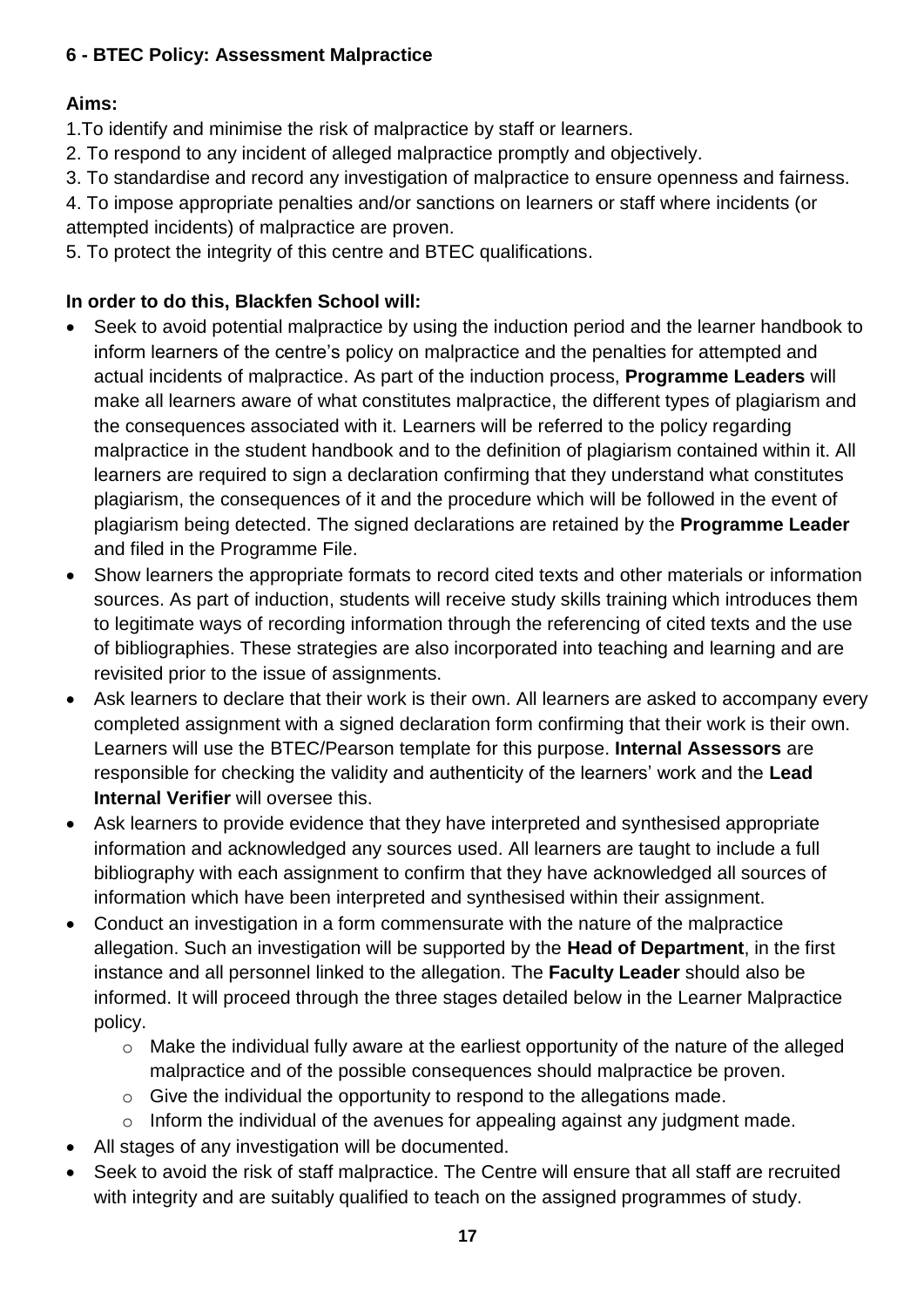**Assessors** will be expected to undertake BTEC CPD to become fully conversant with the specifications and the requirements of BTEC methodology for each programme following an induction programme completed with the **Quality Nominee**. All BTEC staff will be fully informed of the seriousness of staff malpractice through induction and annually by the **Quality Nominee** at BTEC scheduled meetings. The information concerning staff malpractice is also contained within the BTEC Staff handbook.

## **Definition of Malpractice by Learners**

This list is not exhaustive and other instances of malpractice may be considered by this centre at its discretion:

- Plagiarism of any nature.
- Collusion by working collaboratively with other learners to produce work that is submitted as individual learner work.
- Copying (including the use of ICT to aid copying).
- Deliberate destruction of another's work.
- Fabrication of results or evidence.
- False declaration of authenticity in relation to the contents of a portfolio or coursework.
- Impersonation by pretending to be someone else in order to produce the work for another or arranging for another to take one's place in an assessment/examination/test.

## **Procedures for dealing with Learner Plagiarism and Malpractice – Internally Assessed Units**

## **Stage One**

The **Quality Nominee** and **Head of Department** must be informed of the malpractice with accompanying evidence. A thorough investigation will be undertaken and both the **Quality Nominee** and **Head of Department** will speak to the learner(s) giving the opportunity to respond to the allegations made. The learner will also be advised of the appeals process if the allegation is proven.

In cases where plagiarism is proven the **Head of Department** will give the learner a verbal warning. The submitted work will be cancelled and the learner will be given the opportunity to amend the work and re-submit it within a given timescale. A signed learner declaration form must be attached to the re-submitted work. Details of the meeting and the sanctions applied will be formally recorded and a copy stored on the student record. Parents/Guardians will be informed.

In cases of serious malpractice which is proven, where the breach is of a serious magnitude, parents will be invited to a meeting with the **Quality Nominee** and **Head of Department** to discuss the seriousness of the offence, and the learner will be given a verbal warning. The submitted work will be cancelled and the learner will be given the opportunity to amend the work and re-submit it within a given timescale. Details of the meeting and the sanctions applied will be formally recorded and a copy stored on the learner record. If malpractice or serious malpractice is proven the learner will receive a school sanction to be decided by the **Head of Centre** which can include internal inclusion.

The process will be documented by the **Quality Nominee**.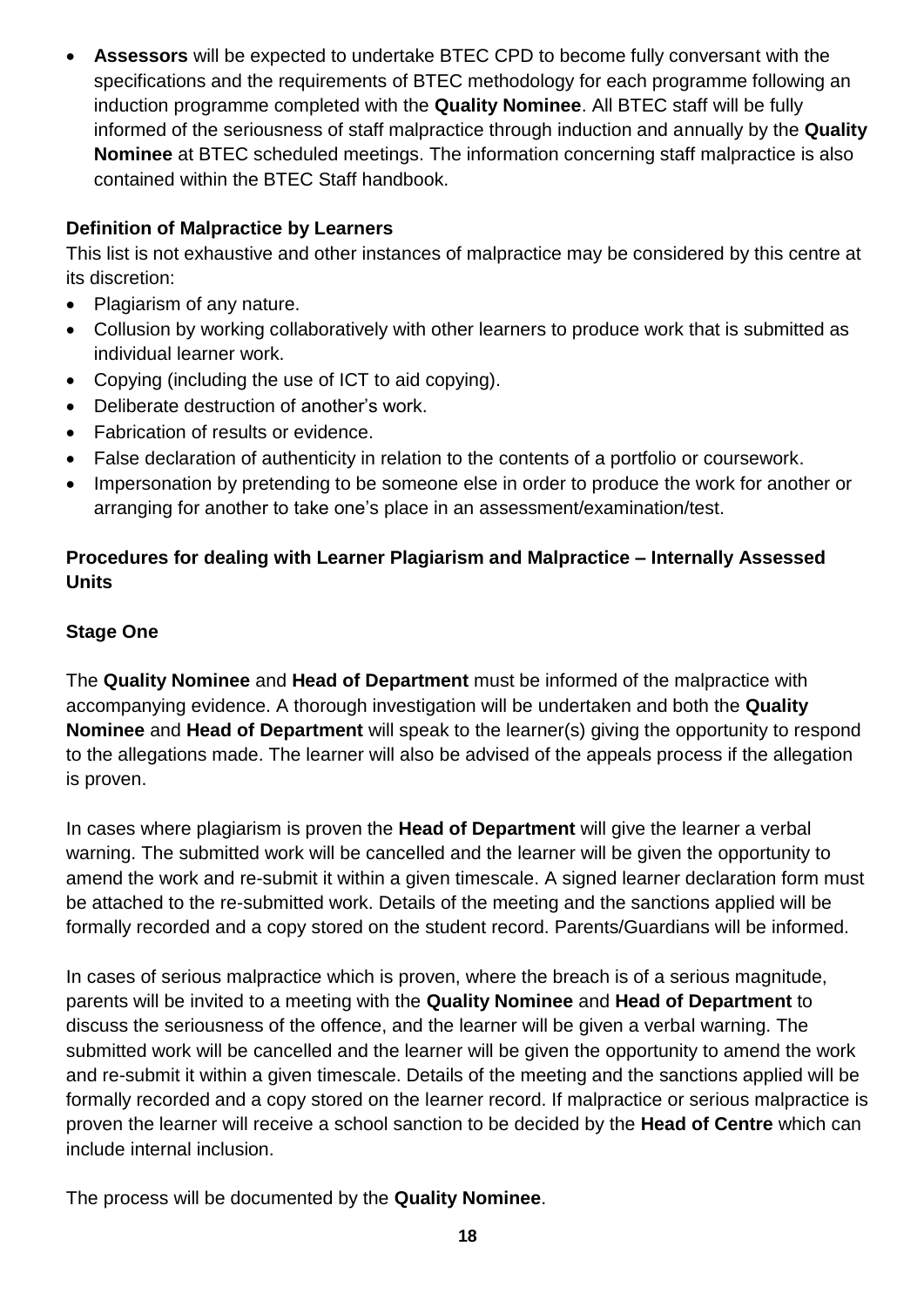## **Stage Two**

If the learner fails to remove the plagiarised material or re-submits work which contains further plagiarised content which is proven following investigation by the **Quality Nominee** and **Head of Department** then parents will be invited to the school and the learner will be given a final warning. The **Faculty Leader** will also attend this meeting. The learner will also be given one final opportunity to re-submit the work. A signed learner declaration must be attached to the resubmitted work. The learner will receive a further period of two days in inclusion.

The process will be documented by the **Quality Nominee** and a copy recorded on the learner record.

## **Stage Three**

Should the situation remain unresolved, the **Quality Nominee** will inform the **Head of Centre** and a further investigation will follow. Consequences will depend on the outcome of the investigation but if the malpractice is proven and the learner has failed to remove the plagiarised content then this may result in the learner being withdrawn from the course and the malpractice being reported to the exam board.

All stages of the Investigation will be documented and the learner will be advised of the appeals procedure. Parents/Guardians will be informed.

# **Procedures for dealing with Learner Plagiarism and Malpractice – Externally Assessed Units**

Where a learner is suspected of malpractice in relation to externally assessed units, the **Head of Centre** will inform the exam board immediately by completing a JCQ Form M1 and submitting this and all supporting documentation to the Investigations Team at [candidatemalpractice@pearson.com](mailto:candidatemalpractice@pearson.com) . Parents/Guardians will be informed.

## **Procedures for dealing with Suspected Centre Staff Malpractice**

Where there is suspicion of staff malpractice the Head of Centre will follow Blackfen School's HR process for investigating alleged or suspected malpractice. If malpractice is identified, the Head of Centre will contact the Investigations Team by submitting a JCQ Form M2(a) with supporting documentation to pasmalpractice@pearson.com. The Investigations Team will conduct the investigation directly or may ask the **Head of Centre** to assist. The **Head of Centre** will inform the suspected member of staff of their responsibilities and rights. Following the outcome of the Pearson investigation, and if malpractice is confirmed, the **Head of Centre** will follow the school's Staff Disciplinary procedures.

## **Definition of Malpractice by Centre Staff**

This list is not exhaustive and other instances of malpractice may be considered by this centre at its discretion:

- Improper assistance to candidates.
- Inventing or changing marks for internally assessed work (coursework or portfolio evidence) where there is insufficient evidence of the candidates' achievement to justify the marks given or assessment decisions made.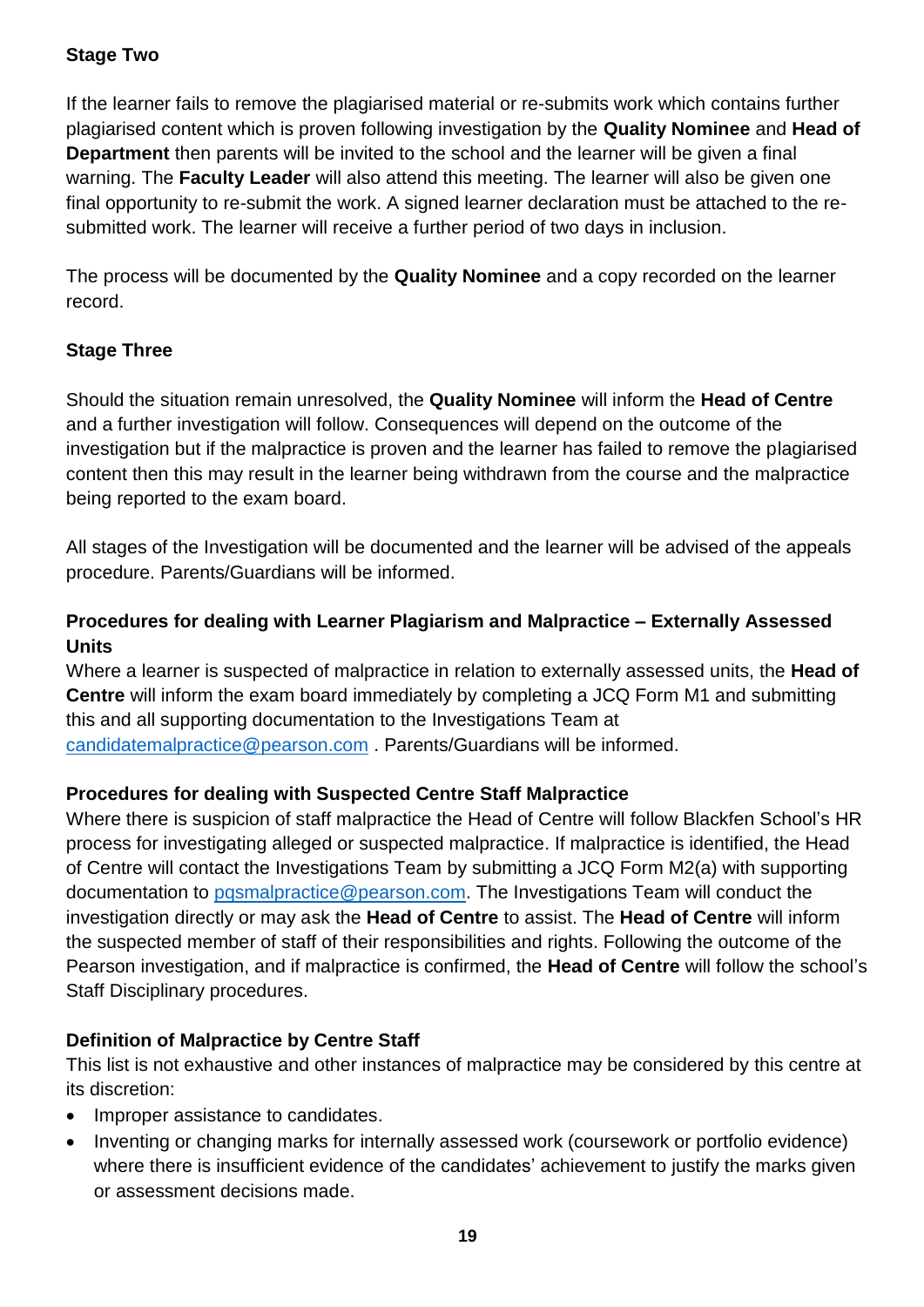- Failure to keep candidate coursework/portfolios of evidence secure.
- Fraudulent claims for certificates.
- Inappropriate retention of certificates.
- Assisting learners in the production of work for assessment, where the support has the potential to influence the outcomes of assessment, for example where the assistance involves centre staff producing work for the learner.
- Producing falsified witness statements, for example for evidence the learner has not generated.
- Allowing evidence, which is known by the staff member not to be the learner's own, to be included in a learner's assignment/task/portfolio/ coursework.
- Facilitating and allowing impersonation.
- Misusing the conditions for special learner requirements, for example where learners are permitted support, such as an amanuensis, this is permissible up to the point where the support has the potential to influence the outcome of the assessment.
- Falsifying records/certificates, for example by alteration, substitution, or by fraud.
- Fraudulent certificate claims, that is claiming for a certificate prior to the learner completing all the requirements of assessment.

This document should be read together with the following Pearson documents which link to Assessment Malpractice:

- ['Pearson Centre Guidance on dealing with malpractice and maladministration in vocational](https://www.google.co.uk/url?sa=t&rct=j&q=&esrc=s&source=web&cd=&cad=rja&uact=8&ved=2ahUKEwi47e7lkpXyAhWRecAKHft9AmMQFjAAegQIBxAD&url=https%3A%2F%2Fqualifications.pearson.com%2Fcontent%2Fdam%2Fpdf%2FSupport%2Fpolicies-for-centres-learners-and-employees%2FCentre-Guidance-malpractice-maladministration.pdf&usg=AOvVaw3l-N9NrwX_iMnr9CCfqmOf)  [qualifications'](https://www.google.co.uk/url?sa=t&rct=j&q=&esrc=s&source=web&cd=&cad=rja&uact=8&ved=2ahUKEwi47e7lkpXyAhWRecAKHft9AmMQFjAAegQIBxAD&url=https%3A%2F%2Fqualifications.pearson.com%2Fcontent%2Fdam%2Fpdf%2FSupport%2Fpolicies-for-centres-learners-and-employees%2FCentre-Guidance-malpractice-maladministration.pdf&usg=AOvVaw3l-N9NrwX_iMnr9CCfqmOf)
- Plagiarism Factsheet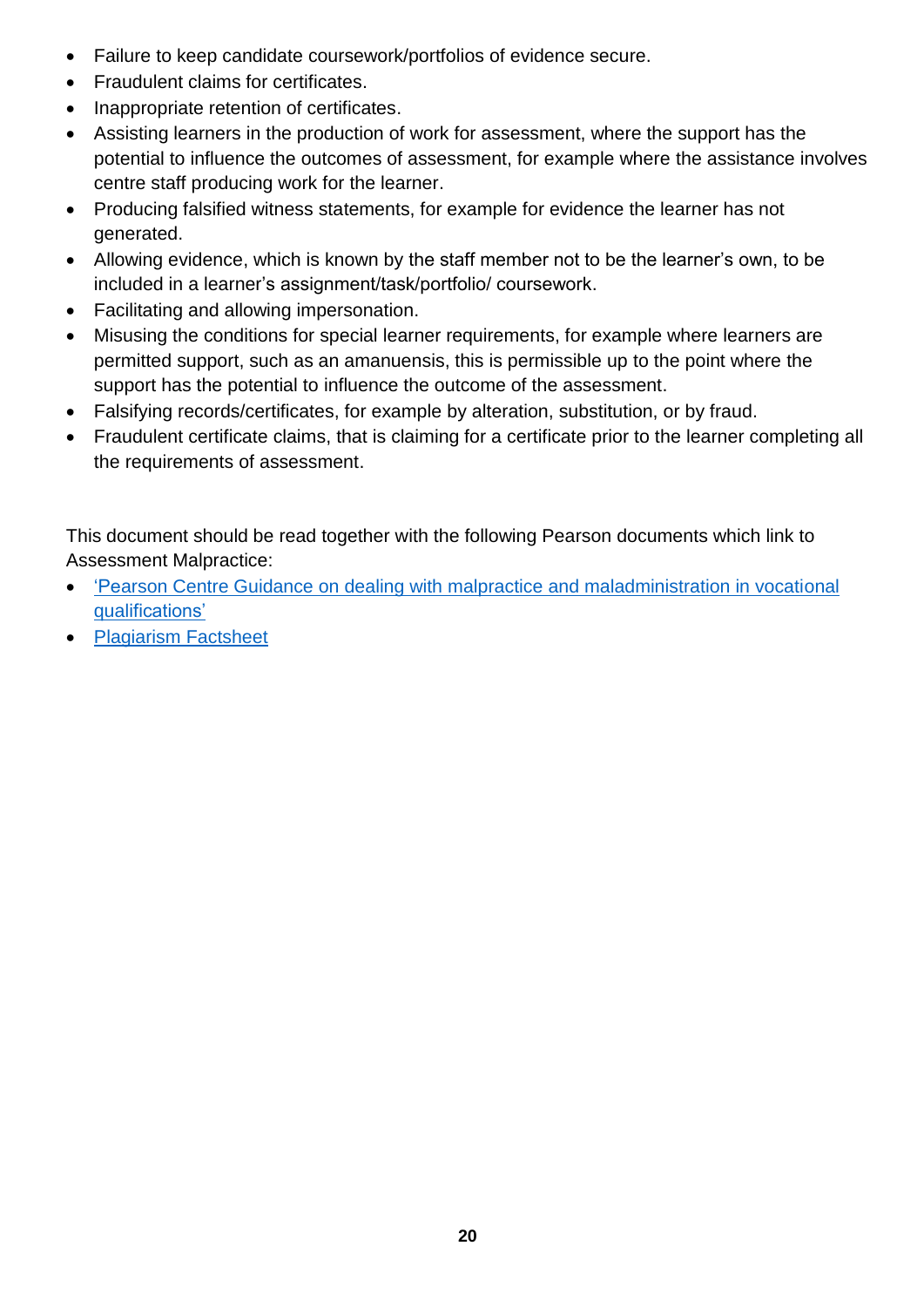# **7 – BTEC Policy: Blended Learning**

## **Rationale of Blackfen School's Remote Learning policy**

The mission statement of Blackfen School is 'Raising aspirations, releasing potential' and the intent of the curriculum is to implement this vision on a daily basis. The school strives to enhance and deliver a curriculum that drives the development of teachers as highly skilled practitioners and provides students with a high quality education that underpins their future as successful young adults. During the academic year 2021 – 2022, the same curriculum will be delivered remotely, as is the case in school, wherever possible and appropriate. The curriculum offer in school remains the same in all key stages but is delivered in adapted form in some subjects, as advised in on-going updates by Public Health England and the Department for Education.

## **Outcomes:**

- Minimise the disruption to students' education and the delivery of the curriculum.
- Ensure provision is in place so that all students have access to high quality learning resources.
- Protect students from the risks associated with using devices connected to the internet.
- Ensure staff, parent, and student data remains secure and is not lost or misused.
- Ensure robust safeguarding measures continue to be in effect during the period of remote learning.
- Ensure all students have the provision they need to complete their work to the best of their ability, and to remain happy, healthy, and supported during periods of remote learning.
- Ensure that staff are trained, supported and capable of doing their professional work during periods of remote teaching and learning.

In the event of full school closure / group or 'bubble' absence, the school will provide continuity of education in the following ways:

a) Regular instruction from teachers with the ability of students to ask questions online, via Microsoft Teams.

b) The setting of scheduled work that students complete by set deadlines, electronically or as directed by the teacher.

c) The assessment of specific assignments that are submitted to teachers and on which feedback is provided.

The extent to which different teaching methods are employed will be determined by the length of any school closure and the ability of both students and staff to participate in remote learning, for example, during a case of widespread illness. Microsoft Teams is the school's digital platform for all Remote Learning interactions and it is the responsibility of parents, students and teachers to ensure they know how to use its functionality effectively. Student access to Microsoft Teams is via their School Office365 login here: [https://www.office.com/;](https://www.office.com/) by clicking on the SharePoint link at the top right-hand side of the school website or by clicking here:

[https://blackfenschoolforgirls.sharepoint.com/SitePages/Home.aspx.](https://blackfenschoolforgirls.sharepoint.com/SitePages/Home.aspx) Students can use a smart phone or tablet to access Microsoft Teams by downloading the Microsoft Teams app for free from the App Store on an iPhone, Google Play on an Android device or similar store for other operating systems.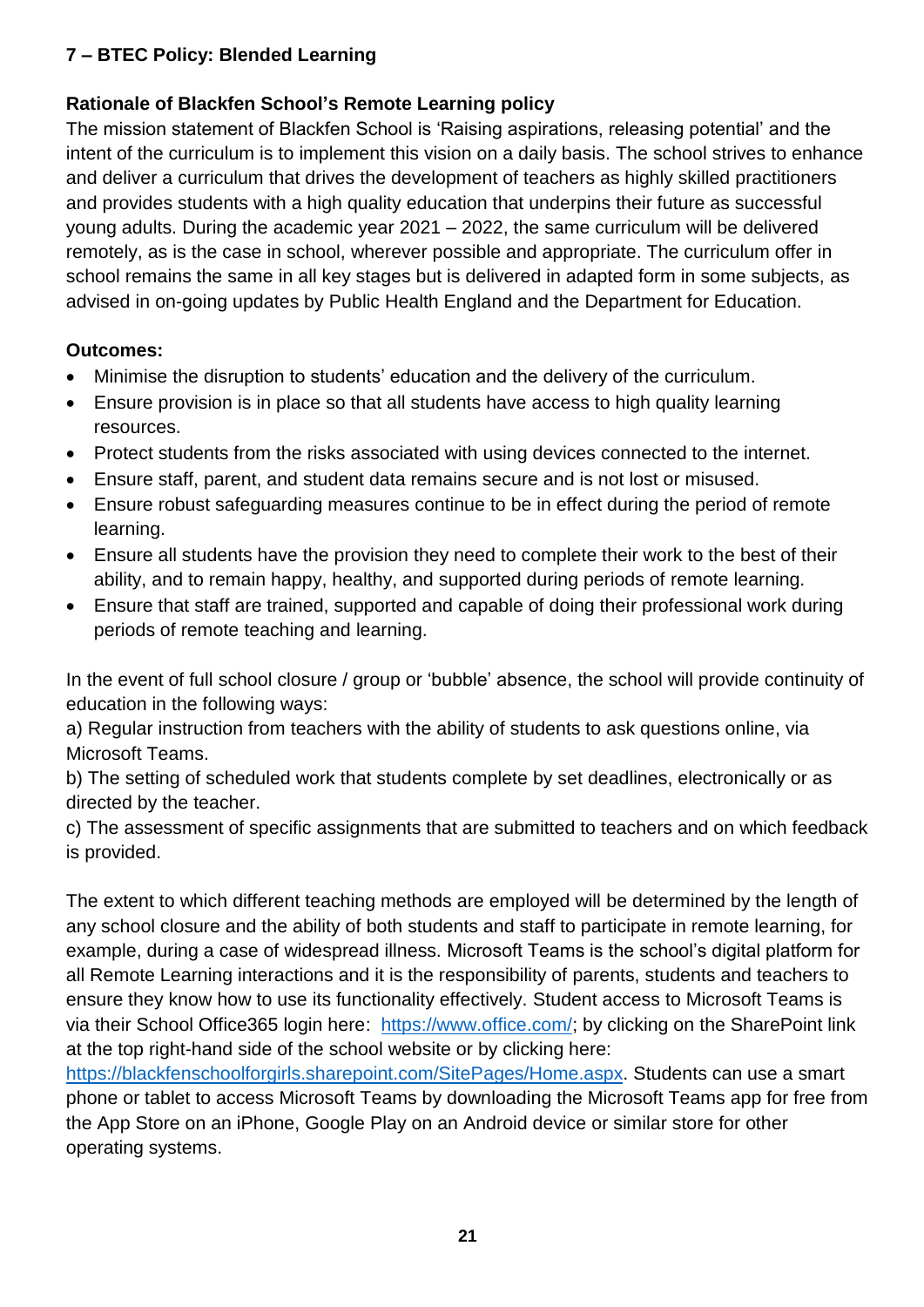It is the responsibility of the school to provide training to enable all staff to plan, deliver and sustain remote learning and to make effective use of Microsoft Teams to deliver their subject curriculum. It is the responsibility of teachers to plan, deliver and assess remote learning which is appropriate to the class or set; which aligns closely to the scheme of learning in school and lasts for the duration of the normal lesson; which enables every student to continue to make good progress according to her/his learning capacity.

School leaders are mindful of the challenges for parents and carers, students and teachers of operating in an unfamiliar and remote learning environment. Student-managed and on-line learning operates in a dynamic that is different to teacher-managed learning in school. Some subjects and activities do not lend themselves well to remote learning and the online experience is not always good at replicating direct teacher intervention or the resources of the classroom or learning space in school. Given these issues, the school expects teachers to decide the best mode of delivering their subject curriculum, based on the class, subject and student needs. The school endorses the view of the Department for Education in its guidance document to schools, 'Remote education good practice (1.10.20) that the '*characteristics of good teaching are more important than the medium of delivery, be it in the 'live' classroom or through remote provision (whether or not that remote provision is live or pre-recorded)*'. This is the reason why the school expects teachers to use their professional judgement to decide the mode of subject delivery for each of their classes. 'Live' teaching will take place for at least 90% of the usual lesson time but will also be blended with other activities and tasks which do not require on-line learning. In planning remote learning, teachers will assume that students have access to the internet and can navigate Microsoft Teams but will not expect students to print work.

The school reserves the right to vary the range of methods used to provide remote learning tasks, feedback and interaction, based on the particular circumstances of any closure and based on our experience. In the case of individual or group or 'bubble' short-term absence from school, for example, while students are self-isolating or public health boards or local authorities are deciding the extent of self-isolation required for students, teachers will set interim work requiring the continuation of homework or current lesson activities. In the case of group or 'bubble' longterm absence from school, teachers will set work differently, following the principles outlined below. Parents, carers and students are expected to adhere to the same guidance, so that teaching, learning and progress continue in the context of remote education.

## **Delivering vocational qualifications through a blended learning approach in line with the principles and practice of Blackfen School's Remote Learning Policy.**

### **Aims:**

1. To ensure that blended learning delivery meets the guidelines set by the awarding organisation.

2. To ensure that assessment methodology is valid, reliable and does not disadvantage any group or individual learners.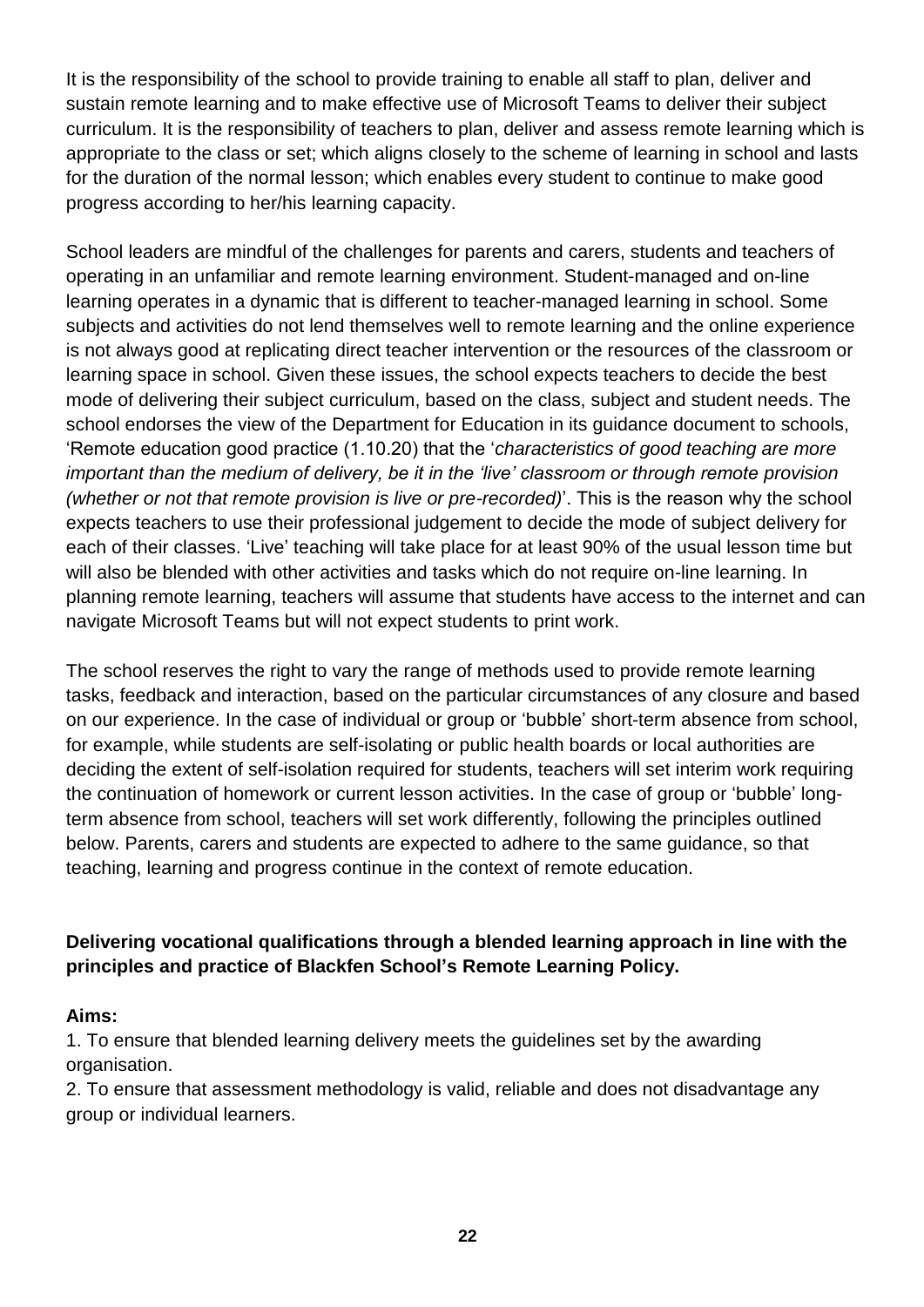#### **In order to do this, Blackfen School will:**

- Ensure that teaching/delivery/assessment staff are timetabled to support blended learning when students are working remotely. **Assessors** are expected to deliver 'live' teaching for at least 90% of the usual lesson time which may also be blended with other activities and tasks which do not require on-line learning. Lessons take place at the same time as shown on the school timetable. **Assessors** will make reasonable adjustments to their planning to ensure that all students have access to the resources needed for effective remote learning and will check that programmes chosen for online learning have accessibility features to support students with SEND. **Assessors** will liaise with the **SENCO team** and its specialist staff to ensure students with SEND remain supported for the duration of the remote learning period. The **SENCO team** and its specialist staff may arrange additional support for these students which will be unique to the individual's needs. **Assessors** will ensure that all students can access resources and Assignment Briefs in MS Teams and know how to upload assignments for assessment. Assignments will be set during live teaching sessions and/or when lessons are recorded and can be accessed via MS Teams.
- Ensure there is a process to manage feedback on assignments, questions are constructively answered, and feedback is provided in a timely manner. Providing timely and helpful feedback is the cornerstone of good teaching and learning and whilst this may be more challenging with remote learning, **Assessors** will endeavour to provide regular feedback to students on pieces of work that they are required to submit whilst following Pearson guidelines for assessment. In order for **Assessors** to offer effective feedback, all remote work completed by students must be:
- Finished when returned to the **Assessor**.
- Returned on or before the deadline set.
- Completed to the best of the student's ability.
- The student's own work and not copied from other sources.

Possible feedback methods from **Assessors** to students may include but are not limited to:

- Providing whole class feedback via live lessons.
- Using the "Comments" function on online documents on Microsoft Teams.
- Providing feedback directly in the 'Posts' function.
- Sending a direct email to students with specific feedback / targets

**Assessors** will continue to monitor the academic progress of students and provide feedback to **Lead Internal Verifiers, Programme Leaders** and the **Leadership Team**, in the normal manner. They will continue to monitor the academic progress of students with SEND and discuss additional support or provision with the SENCO as required. **Assessors** will contact parents if their child is not attending live lessons or their standard of work has noticeably decreased. They will notify their **Lead Internal Verifier** and **Programme Leader** who will contact parents and carers to offer support in managing their child's remote learning. If necessary, the **Faculty Leader** will work with the **Leadership Team line manager** to contact the student's family in order to resolve outstanding issues and to ensure that further interruption to the student's progress does not occur. **Assessors** and **Lead Internal Verifiers** will continue to meet virtually to review students' work and completion of assessments, including checking for instances of malpractice through use of plagiarism checking websites and ensuring the work is authentic and